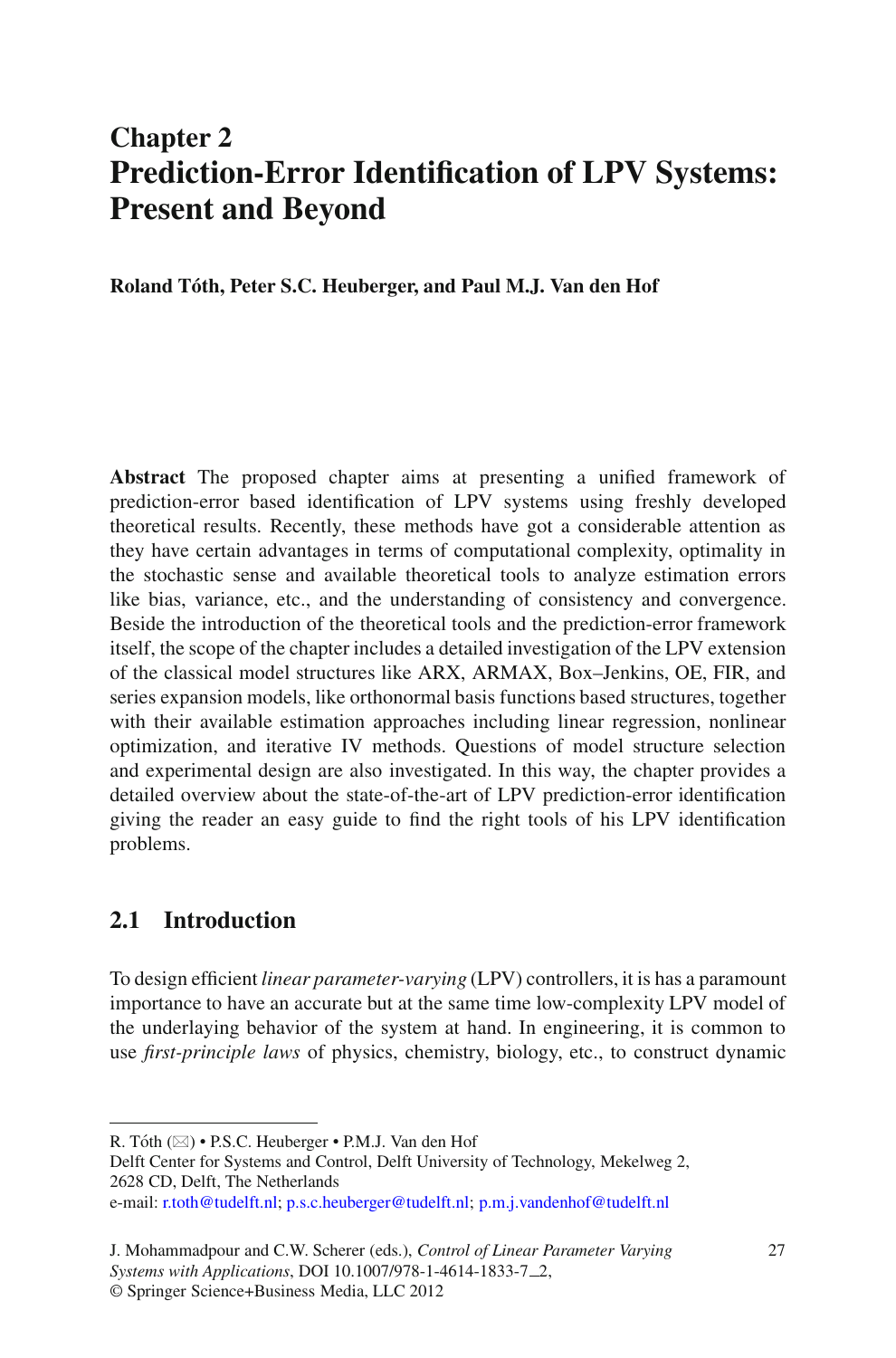models. However, such a procedure requires a detailed process knowledge from specialists. To assemble the existing knowledge into a coherent and compact mathematical description is not only a challenging task but it usually results in a too complex model as it is hard to distinguish relevant effects from negligible terms. The selection of the *scheduling variable* itself is also often restricted by the way of model construction and likely different choices follow from linearization-based or direct conversion based methods, see [15,19,23]. Therefore, modeling is often found to be very laborious and expensive. If the specialist's knowledge is lacking, like in case of poorly understood systems, the derivation of a model from first principles is even impossible. Moreover, certain quantities, like coefficients, rates, etc., required for the model, are likely unknown and have to be estimated by performing dedicated experiments.

Descriptions of systems can alternatively be derived by *system identification* (ID), where the estimation of a dynamical model is accomplished directly from measured input–output data. The*expert's knowledge* still has a major role, as it gives the basic source of information in decisions on parametrization, model-structure selection, experiment design, and the actual way of deriving the estimate. This knowledge also helps in judging the quality and applicability of the obtained models. Even if system identification requires human intervention and expert's knowledge to arrive at appropriate models, it also gives a general framework in which most of the steps can be automated, providing a less laborious and cost intensive modeling process.

In the current literature, many LPV identification approaches have been developed using model structures that are formulated in terms of *state-space* (SS) and *linear-fractional representations* (LFR), e.g., [7, 18, 22, 33, 34], *input–output* (IO) representations, e.g., [1,3,11,36], or *series-expansion* forms, e.g., [23,27,28]. Most of the existing approaches use a discrete-time setting and commonly assume *static* dependence on the scheduling variable  $p : \mathbb{Z} \to \mathbb{P}$ , with  $\mathbb{P} \subseteq \mathbb{R}^{n_p}$ . Here, static dependence means dependence of the model coefficients only on the instantaneous value of *p*. For a recent overview of the available methods, see [4,23].

Recently, LPV–IO model structures based methods have got a considerable attention as they appear to have certain advantages w.r.t. other identification approaches of the field. One of the major benefits is that identification of this representation-based model structures can be addressed via the extension of the LTI *prediction-error* (PE) framework [23,25]. In opposition with other approaches, this enables the stochastic analysis of the estimates, treatment of general noise models [13,25], experimental design [6,12,36], model structure selection, and direct identification of the involved dependencies [11, 30, 31] often in a computationally attractive manner and also in continuous time [14]. Moreover, in this setting it is also relatively easy to identify models with *dynamic dependence* (dependence of the coefficients on time shifted instances of *p*), which is often required for high accuracy identification of nonlinear systems (see [23]). However, the main stream LPV control-synthesis approaches are based on models defined in an SS or an LFR form, hence the delivered IO model needs to be converted to such representation forms. Due to the fact that multiplication with any time operator is not commutative over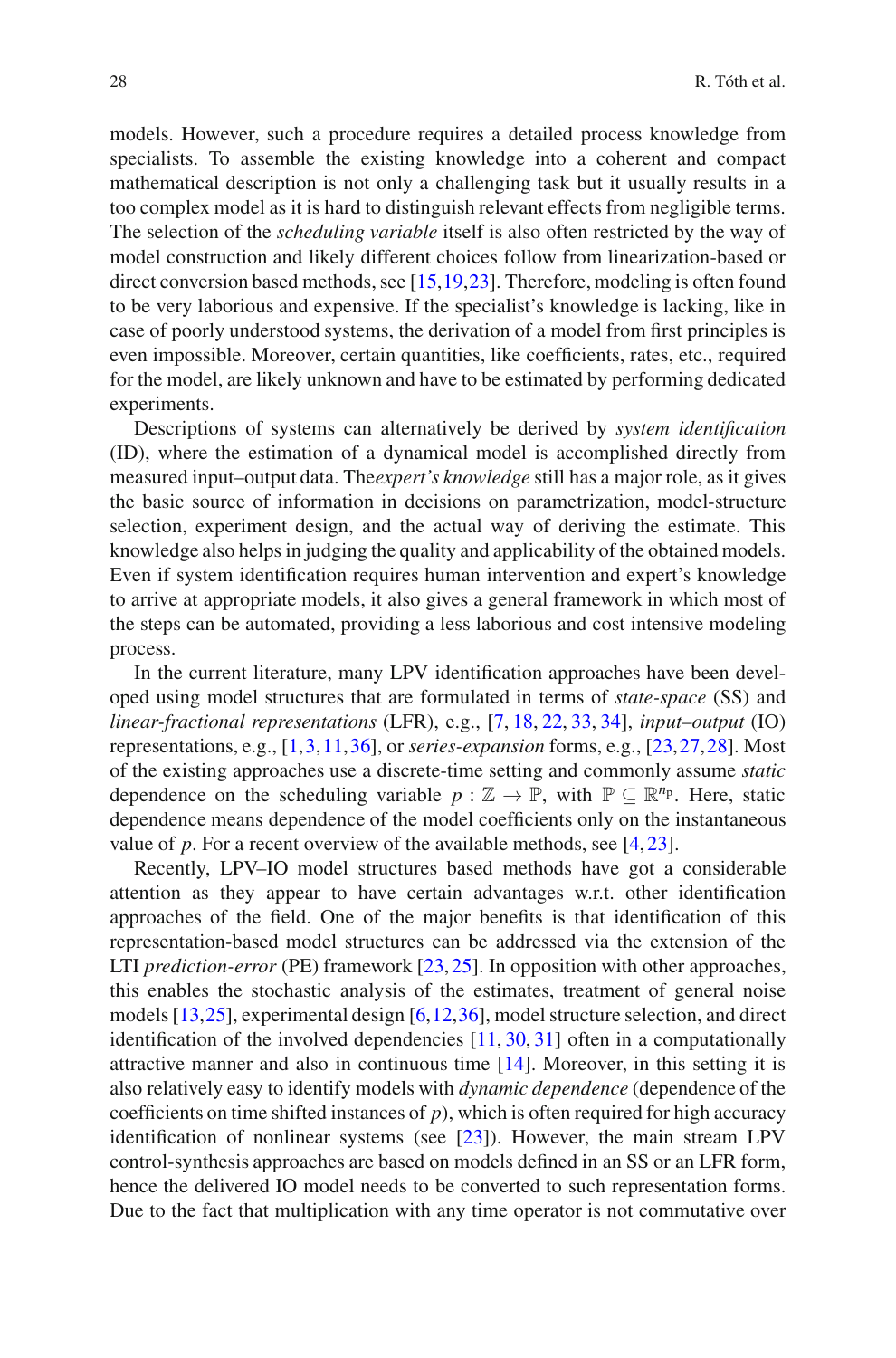the *p*-dependent coefficients, the existing realization theory is more complicated than in the LTI case and often introduces rational dynamic dependence on *p* in the resulting state-minimal SS forms [26, 32]. It is possible to avoid this phenomenon by aiming at minimal realization in terms of the involved dependency as well, which often requires either auxiliary state variables or special parametrization of the polynomial forms [24]. Improving SS realization of IO models in terms of finding the state basis that provide the simplest scheduling dependence and minimal state dimension is in the focus of current research activities in this area.

In this chapter, we give an overview about the state-of-the-art of LPV predictionerror identification. In particular, we focus on what is feasible by the available approaches, what the practical advantages are, and what developments are still needed. Due to the broad scope of the topic, we will address here only the discretetime case.

The chapter is organized as follows: First in Sect. 2.2, the concept of LPV series expansion representations is introduced which makes it possible to formulate predictors and model manipulations later on. Next in Sect. 2.3, the basic setting of the LPV prediction-error framework is defined with the concept of the datagenerating system, noise models, and one-step-ahead predictors. A general structure of parameterized models and the perspective of estimation in the  $\ell_2$ -optimal prediction-error sense, identifiability of model structures and informativity of datasets are also studied. Then in Sect. 2.4, the LPV extension of the classical model structures is introduced and their properties are analyzed. This is followed in Sect. 2.5 by a detailed investigation of the available estimation approaches w.r.t. these models in terms of linear regression, nonlinear optimization and iterative instrumental variable methods and their stochastic properties.

#### **2.2 LPV Series-Expansion Representations**

In the LTI case, many key concepts and model manipulations in the PE framework are based on a transfer function representation of the dynamic behavior (see  $[16]$ ). One of the major problems which has so far prevented the analysis of the PE methods in the LPV case has been the lack of a transfer function representation of LPV systems which expresses signal relations in the frequency domain. To illustrate the problem, consider the classical LPV filter form of discrete-time IO representations, often defined in the *single-input single-output*  $(SISO)^{1}$  case as:

$$
\sum_{i=0}^{n_a} a_i(p(k))q^{-i}y(k) = \sum_{j=0}^{n_b} b_j(p(k))q^{-j}u(k),
$$
\n(2.1)

<sup>1</sup>LPV–IO representations can also be defined for *multiple-input multiple-output* (MIMO) systems in a similar form as  $(2.1)$ , see [23].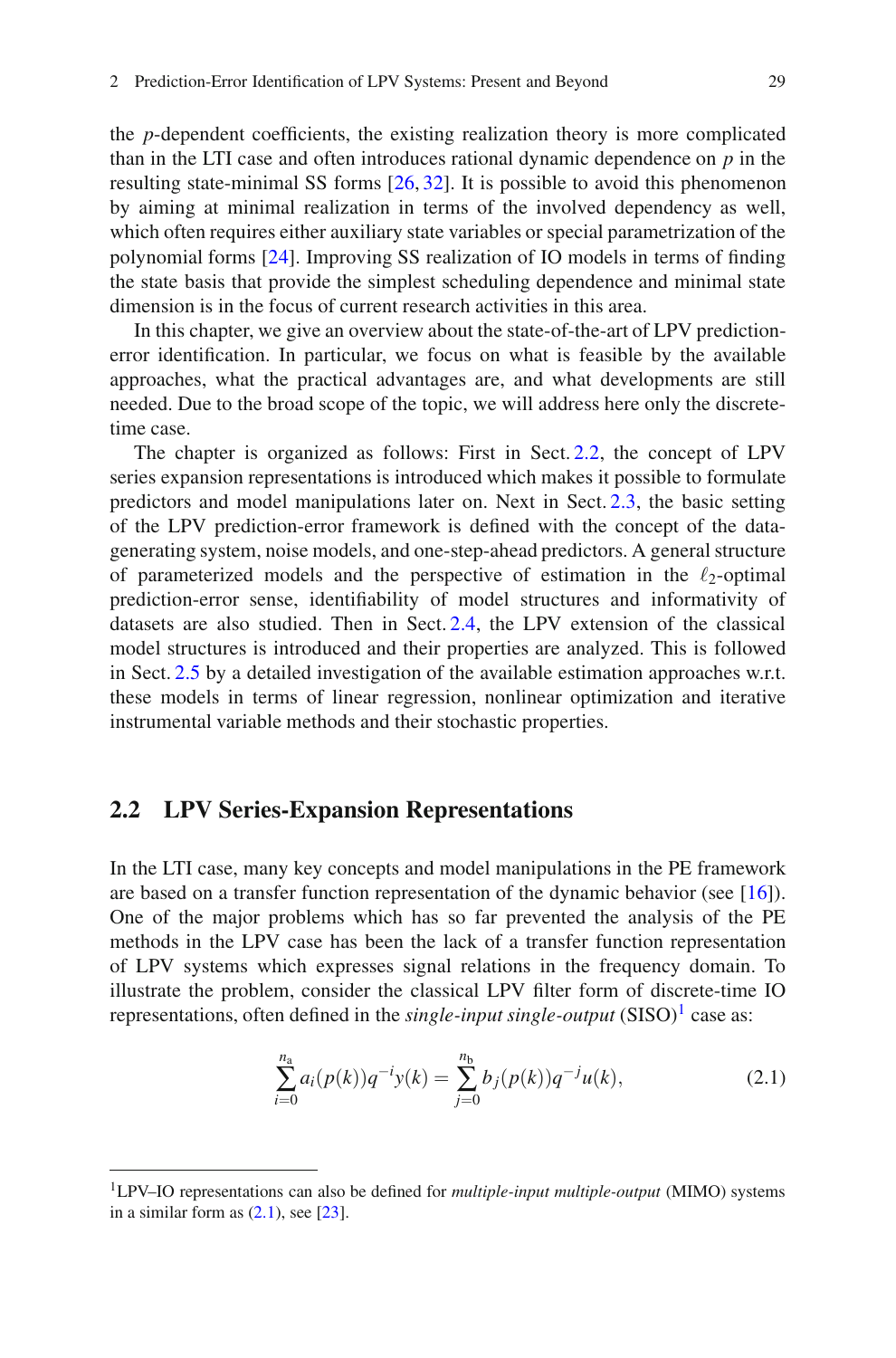where  $u : \mathbb{Z} \to \mathbb{R}$  is the input,  $y : \mathbb{Z} \to \mathbb{R}$  is the output, and  $p : \mathbb{Z} \to \mathbb{P}$  is the scheduling variable of the LPV system  $\mathscr S$  represented by (2.1); *q* is the (forward) time-shift operator, i.e.,  $q^{-1}u(k) = u(k-1)$ ,  $n_a, n_b \ge 0$  and  $a_i : \mathbb{P} \to \mathbb{R}$  and  $b_i : \mathbb{P} \to \mathbb{R}$  are functions of *p*(*k*) (instantaneous value of *p*) which is called *static dependence*. The functions  $a_i$  and  $b_j$  can have arbitrary complexity ranging from simple linear to rational or real *meromorphic*<sup>2</sup> dependence. To guarantee well-posedness of  $(2.1)$ , it is often assumed that all  $a_i$  and  $b_j$  are bounded on  $\mathbb{P}$ .

In identification, we aim to estimate a dynamical model of the system based on measured data, which corresponds to the estimation of each  $a_i$  and  $b_i$  in (2.1). To formulate estimation of these functions, it is attractive to introduce

$$
A(q^{-1}, p(k)) = \sum_{i=0}^{n_a} a_i(p(k))q^{-i} \text{ and } B(q^{-1}, p(k)) = \sum_{j=0}^{n_b} b_j(p(k))q^{-j}
$$

as polynomials in  $q^{-1}$  with varying coefficients  $a_i(p(k))$  and  $b_j(p(k))$  and, inspired by the LTI system theory, to write

$$
y(k) = F\left(q^{-1}, p(k)\right) u(k) \quad \text{with} \quad F\left(q^{-1}, p(k)\right) = \frac{B\left(q^{-1}, p(k)\right)}{A\left(q^{-1}, p(k)\right)}.\tag{2.2}
$$

However,  $F(q^{-1}, p(k))$  in (2.2) relates to a transfer function if and only if  $p(k)$  is a constant signal, i.e.,  $p(k) = p$  for all *k*, where  $p \in \mathbb{P}$ . This is justified by the fact that if *q* is substituted with the complex *z* variable, then  $F(z^{-1}, p(k))$  is a mixed frequency–time relationship. If  $Y(z)$  and  $U(z)$  denote the *Z-transform* of the signals *u* and *y* on an appropriate region of convergence, then  $Y(z) = F(z^{-1}, p(k))U(z)$ has a meaning if and only if  $p$ , associated with  $(u, y)$ , is a constant (not-varying with time). Furthermore,  $F(q^{-1}, p(k))$  is ill-defined also as an operator because multiplication with  $q^{-1}$  is not commutative over time-dependent coefficients such as  $b_j(p(k))$ , i.e.,  $q^{-1}b_j(p(k)) = b_j(p(k-1))q^{-1}$ . Therefore, multiplication from the left or right has different meaning. In (2.2), it is ambiguous whether left or right multiplication is intended to derive this rational operator form. Currently no theoretical framework is available (to the author's knowledge) to handle rational time-operator forms with time-dependent coefficients (such a framework does exist in case of constant coefficients, i.e., in the LTI case, see [37]).

To overcome this "representation" problem, it has been shown in [23] that the dynamic mapping between *u* and *y* can be characterized as a convolution involving *p* and *u*. This so-called *impulse response representation* (IRR) is given as

$$
y(k) = \sum_{i=0}^{\infty} (g_i \diamond p)(k) u(k-i) = \left(\sum_{i=0}^{\infty} (g_i \diamond p) q^{-i} u\right)(k) = \left((G(q) \diamond p) u\right)(k), \quad (2.3)
$$

 $^{2}h : \mathbb{R}^{n} \to \mathbb{R}$  is a real meromorphic function if  $h = f/g$  with f, g analytic and  $g \neq 0$ .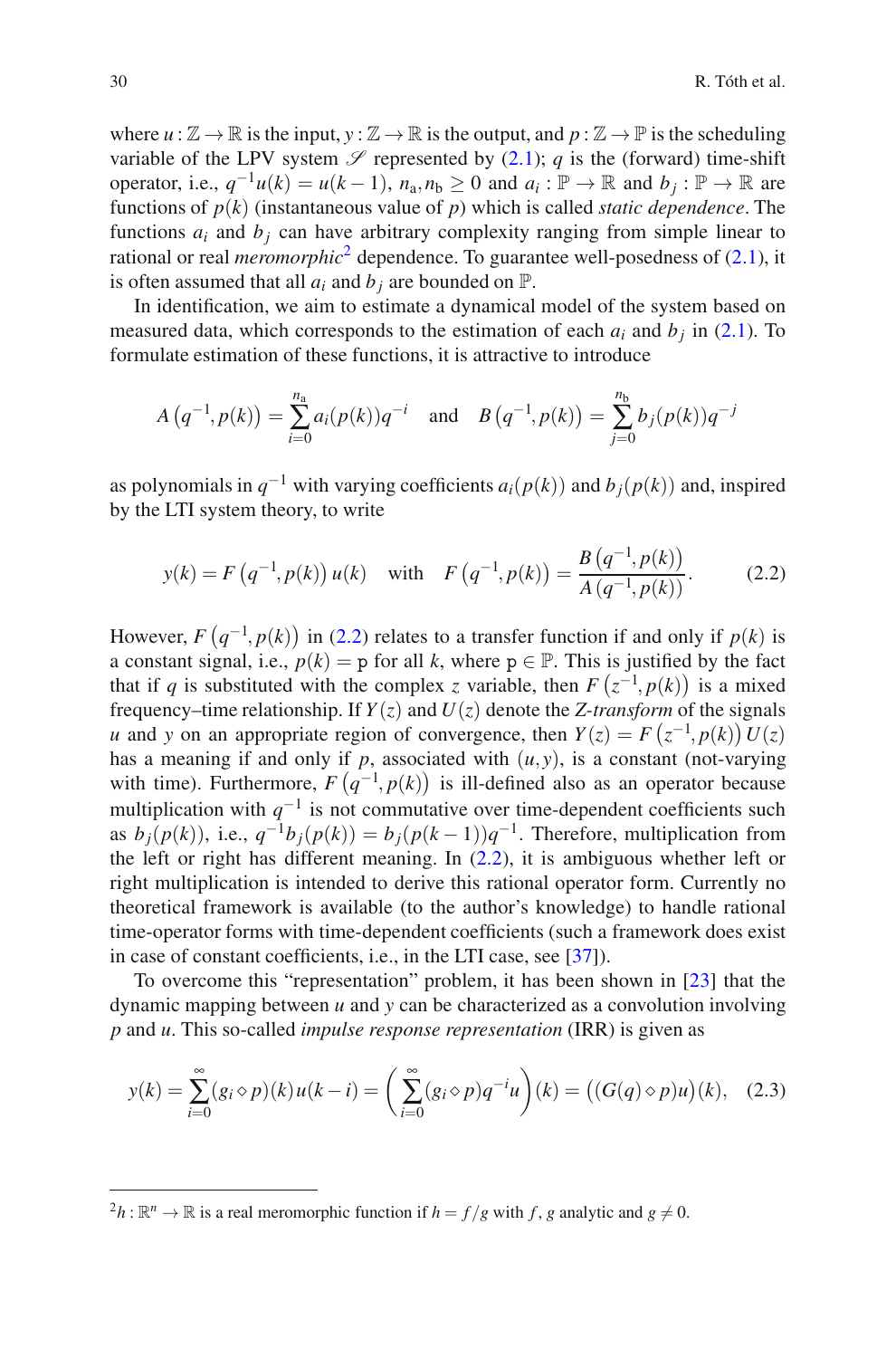where the so-called *impulse response coefficients*  $g_i$  are functions of  $p(k)$  and of multiple, but finite many, time-shifted instances of *p*, like  $g_i(p(k+\tau_1),...,p(k-\tau_2))$ with  $\tau_1, \tau_2 \geq 0$ . This is called *dynamic dependence*. To express such a broad range of dependencies conveniently, we apply the operator  $\diamond : (\mathscr{R}, \mathbb{P}^{\mathbb{Z}}) \to \mathbb{R}^{\mathbb{Z}}_{\infty}$ , where  $\mathscr{R}$  is the set of all real meromorphic functions with finite dimensional domain, such that  $(g_i \diamond p)(k) = g_i(p(k+\tau_1), \ldots, p(k-\tau_2))$ . Note that in the sequel, we will use  $\diamond$  to express dynamic or general dependence like  $(g_i \diamond p)(k)$  whenever it is needed and we will use  $g_i(p(k))$  to express if a coefficient has only static dependence. For an illustration, consider the following example.

*Example 2.1.* Given an asymptotically stable discrete-time LPV–IO representation:

$$
y = -0.1 \ pq^{-1}y - 0.2 \ q^{-2}y + \sin(p)q^{-1}u,
$$
 (2.4)

with  $\mathbb{P} = [0,1]$ . By recursive substitution for  $q^{-1}y, q^{-2}y, \dots$ , the following IRR, equivalent with (2.4), results

$$
y = \underbrace{\sin(p)}_{g_1 \diamond p} q^{-1} u + \underbrace{(-0.1 p \sin(q^{-1} p))}_{g_2 \diamond p} q^{-2} u
$$
  
+ 
$$
\underbrace{(0.01 p (q^{-1} p) - 0.2) \sin(q^{-2} p)}_{g_3 \diamond p} q^{-3} u + \cdots,
$$

where the sequence of functions  $g_i \diamond p$  converges to zero as  $i \to \infty$ .

Equation (2.3) can be considered as a series expansion of  $\mathscr S$  in terms of  $q^{-i}$ which is convergent if  $\mathcal S$  is asymptotically stable. Furthermore, (2.3) can be seen as the generalization of LPV–SS and LPV–IO representations with appropriate equivalence transformations available (see [23]).

# **2.3 An LPV Prediction-Error Framework**

By using the LPV impulse response representation, established in the previous section, it becomes possible to extend the classical PE framework to the LPV case allowing sophisticated analysis of the estimation of LPV–IO models. To do so, we will first define the concept of an LPV data-generating system. This will be followed by deriving a one-step-ahead predictor for the observed output sequence that we will use to formulate the estimation of parametrized models under a mean-squared prediction-error criterion.

### *2.3.1 Data-Generating System*

According to the classical PE setting, the *data-generating system* is considered as a discrete-time deterministic filter *G*<sup>o</sup> whose output is influenced by a stochastic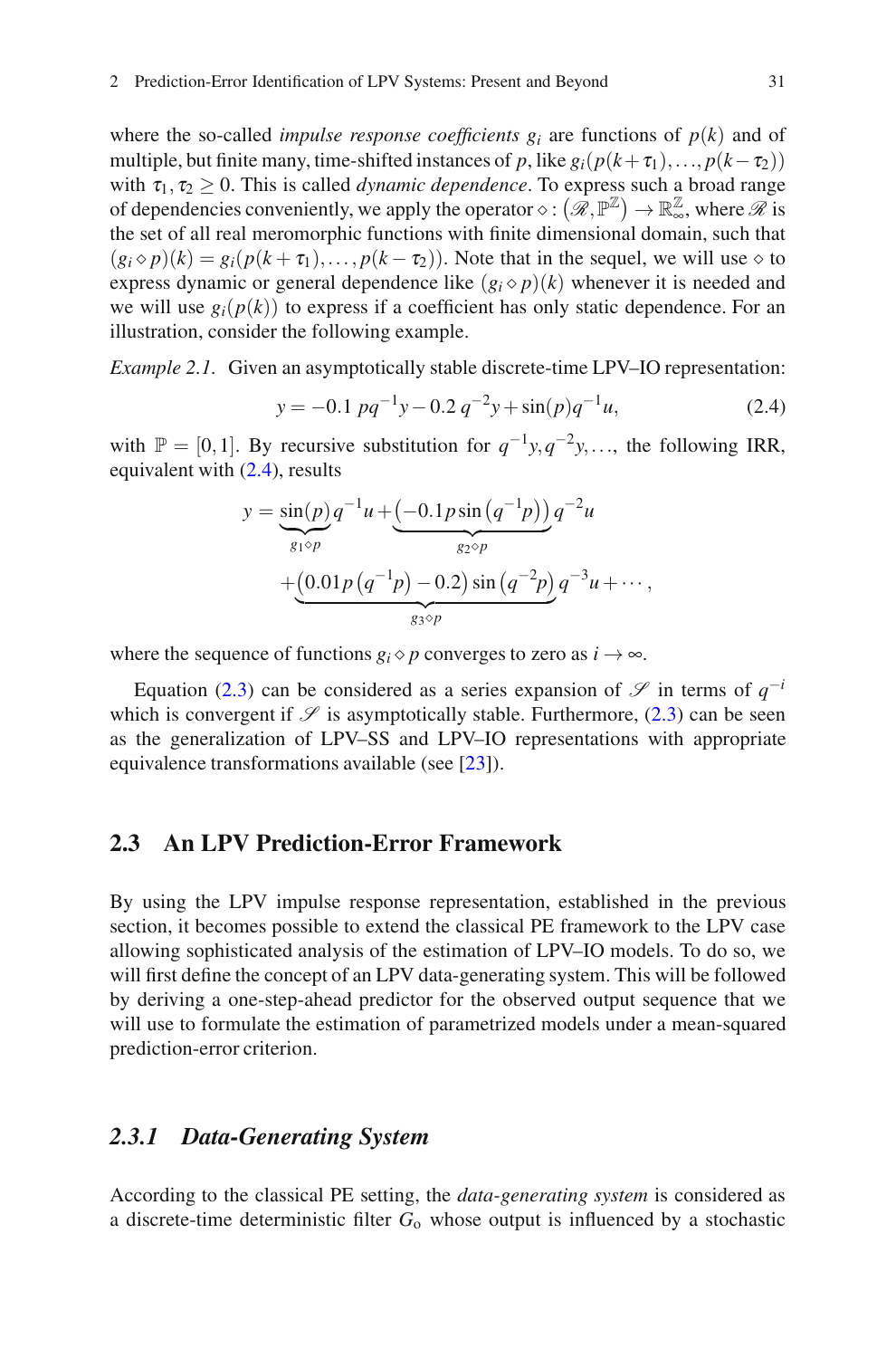



noise process  $v_0$  in an additive manner (see Fig. 2.1). It is assumed that  $v_0$  is a *quasistationary* noise process with a bounded *power spectral density*  $\Phi_{v_0}(\omega)$ . In case  $G_0$ is linear, it is possible to lump many different sources of disturbances in  $v_0$ , such as noise-corrupted actuation, uncontrollable inputs, process noise, etc., because, under minor restrictions, all these effects can be propagated through  $G_0$ . In the LTI case, this suggests that for many systems it is valid to assume that  $\Phi_{v_0}(\omega)$  is a rational function, i.e., that  $v_0$  can be represented as a filtered zero-mean white noise process.

Using this concept, a data-generating LPV system  $\mathscr{S}_0$  can be analogously formulated as

$$
y(k) = (G_0(q) \diamond p)(k) u(k) + v_0(k),
$$
\n(2.5)

where the process part is represented by an LPV impulse response form

$$
G_{o}(q) \diamond p = \sum_{i=0}^{\infty} (g_i^o \diamond p) q^{-i},
$$
\n(2.6)

with  $g_i$  being bounded w.r.t. every  $p \in \mathcal{P}$ , where  $\mathcal{P} \subseteq \mathbb{P}^{\mathbb{Z}}$  denotes all possible trajectories of *p* that are allowed during the operation of the system. In order to guarantee that  $(2.6)$  is convergent, it is a necessary assumption that  $G_0$  under  $\mathcal P$ represents an asymptotically stable LPV system. Additionally, it is assumed that the disturbance  $v_0$  can be described as

$$
v_o(k) = (H_o(q) \diamond p)(k) e_o(k), \tag{2.7}
$$

where  $H_0$  is a convergent LPV–IRR, i.e., it corresponds to an asymptotically stable LPV filter, it is monic, i.e.,  $H_0(\infty) = 1$ , and  $e_0(k)$  is a zero-mean white noise process. Similar to the LTI case, asymptotic stability of  $H_0$  in the deterministic sense is a necessary assumption of the PE setting (see [16]), otherwise  $\Phi_{v_0}(\omega)$  would not be bounded yielding that ID of  $G_0(q)$  is an ill-posed problem. Furthermore, it is important to point out that in terms of  $(2.7)$ ,  $\mathbb{E}{v_0(k)} = 0$  for each *k*, where  $E$  denotes the expectation operator, but the autocorrelation of  $v_0$ , i.e.,  $R_{v_0,v_0}(k,\tau) = \mathbb{E}\{v_0(k)v_0(k-\tau)\}\$ , is time-dependent. However in the asymptotic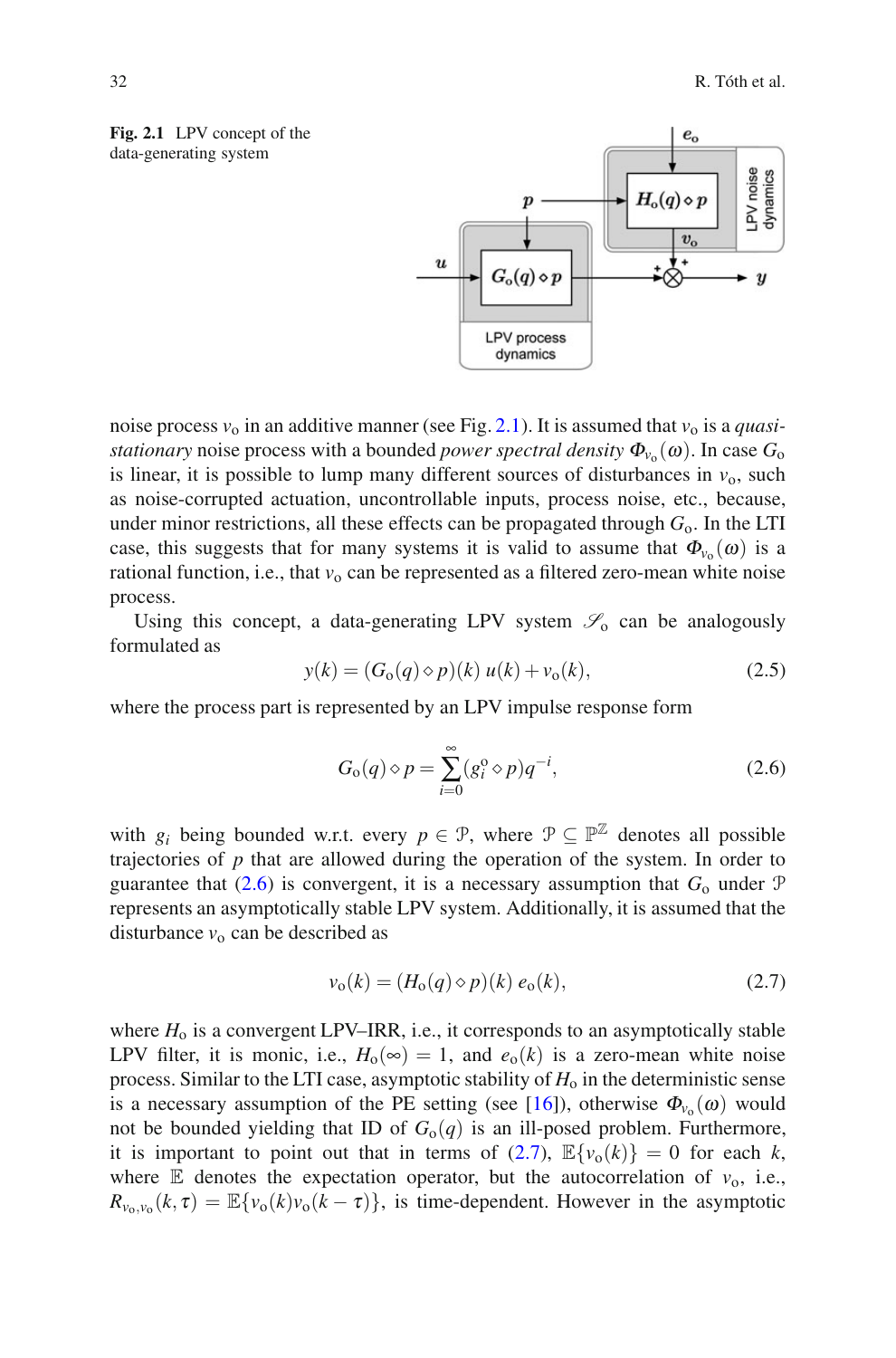sense,  $\lim_{N\to\infty} \frac{1}{N} \sum_{k=1}^{N} R_{v_0,v_0}(k,\tau)$  exists for a given *p* and for all  $\tau \in \mathbb{Z}$  due to the convergence properties of  $H_0(q)$  and the independence of p form  $e_0$ . Hence  $v_0$  qualifies as a quasi-stationary signal (see  $[25]$  for the detailed proof).

# *2.3.2 One-Step-Ahead Prediction of v***<sup>o</sup>**

In order to formulate the estimation of parametrized LPV models of (2.5) in a prediction-error setting, it is necessary to derive a predictor of *y*. The simplest case is to characterize a *one-step-ahead predictor* of *y*, for which it is essential to clarify how we can predict  $v_0(k)$  at a given time-step k if we have observed  $v_0(\tau)$  for  $\tau \leq k - 1$ . In terms of (2.7):

$$
v_o(k) = (h_0^o \diamond p)(k) e_o(k) + \sum_{i=1}^{\infty} (h_i^o \diamond p)(k) e_o(k-i),
$$
 (2.8)

meaning that  $\{v_0(\tau)\}_{\tau\leq k-1}$  and a given trajectory of *p* defines  $\{e_0(\tau)\}_{\tau\leq k-1}$ . Note that if each  $h_i^0$  depends only on the current and the backward-time-shifted values of *p*, e.g., *p*(*k*), *p*(*k* − 1), *p*(*k* − 2), etc., which is called *causal dynamic dependence*, then only the knowledge of  $\{p(\tau)\}_{\tau\leq k}$  and  $\{v_0(\tau)\}_{\tau\leq k-1}$  is sufficient to characterize  ${e_0(\tau)}_{\tau\leq k-1}$ . In case the noise process has an LPV–IO representation in terms of  $(2.7)$  with only static *p*-dependence, then the equivalent IRR form  $(2.8)$  is guaranteed to have only causal dependence [23]. In most practical applications, causal dynamic dependence on *p* is quite realistic.

To follow the classical concept of defining the prediction of  $v_0(k)$ , assume that observations of  $e_0^{(k-1)} = \{e_0(\tau)\}_{\tau \leq k-1}$  and  $p^{(k)} = \{p(\tau)\}_{\tau \leq k}$  are given. Under this information set, our objective is to compute the one-step-ahead prediction of  $v_0(k)$ w.r.t. the  $\ell_2$ -loss:

$$
\hat{v}_{o}(k|k-1) = \arg \min_{\delta \in \mathbb{R}} \mathbb{E} \left\{ ||v_{o}(k) - \delta||_{\ell_{2}}^{2} | e_{o}^{(k-1)}, p^{(k)} \right\}.
$$
 (2.9)

In [23, 25] it is shown that if  $p^{(k)}$  is fully known, then (2.9) is equal to

$$
\hat{v}_o(k|k-1) = \sum_{i=1}^{\infty} (h_i^o \diamond p)(k) \ e_o(k-i).
$$
 (2.10)

It easily follows that (2.9) also minimizes the mean-squared error of the prediction. Of course it is not practical to assume that  $e_0^{(k-1)}$  is known. To formulate prediction of  $v_0(k)$  in terms of observation of  $v_0^{(k-1)} = \{v_0(\tau)\}_{\tau \le k-1}$ , it is required that  $H_0$  has a stable inverse, i.e., there exists a monic convergent LPV–IRR denoted as  $H_0^{\dagger}$  such that  $\left(H_0^{\dagger}(q)H_0(q)\right)\diamond p=1.$  Note that if such a  $H_0^{\dagger}$  exists, then it is a bi-lateral inverse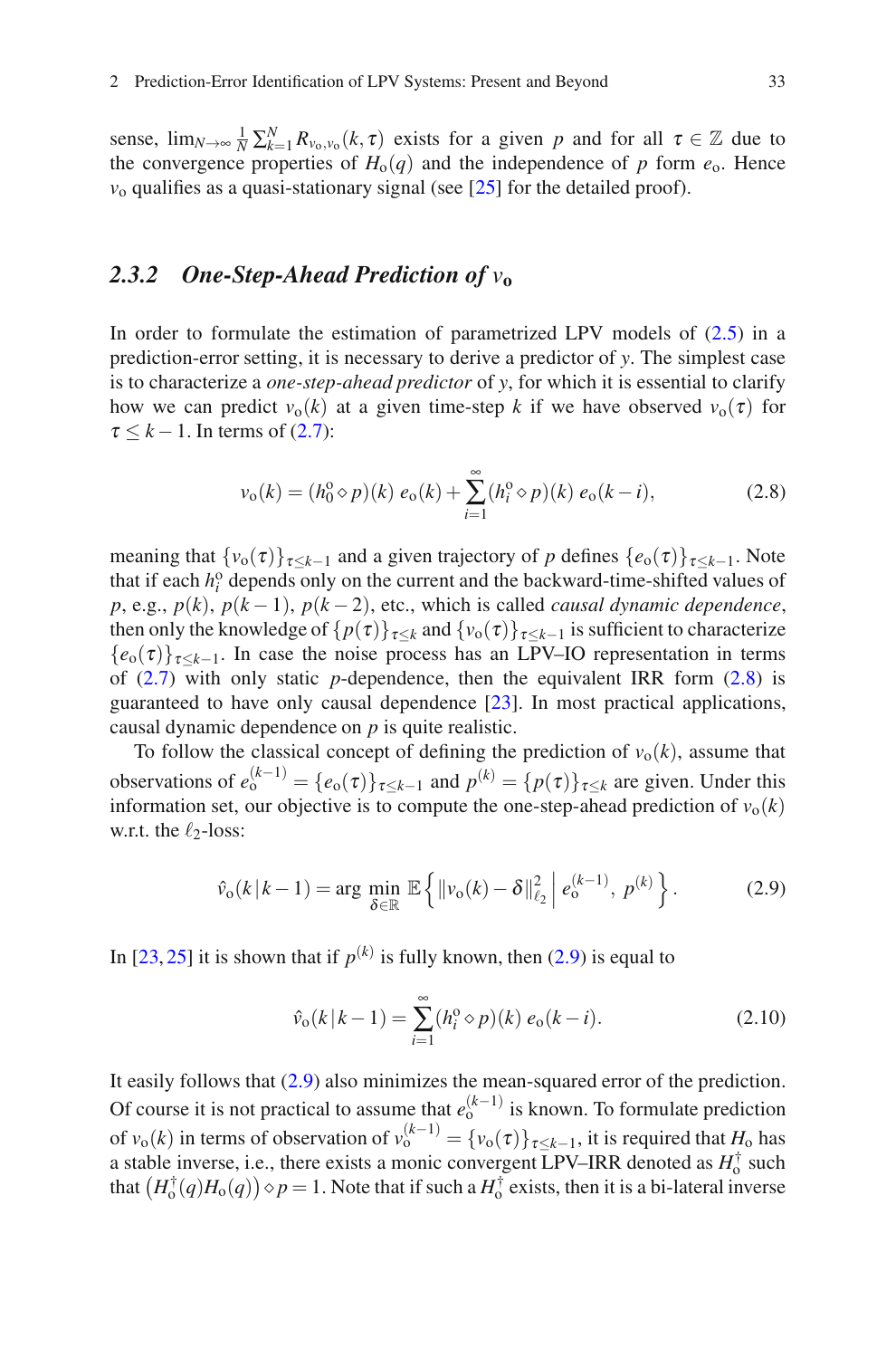of *H*, i.e.,  $H_0^{\dagger}(q)H_0(q) = H_0(q)H_0^{\dagger}(q) = 1$ , which can be shown based on telescopic sums, see [25]. This implies that

$$
e_{o}(k) = \left(H_{o}^{\dagger}(q) \diamond p\right)(k) \ v_{o}(k). \tag{2.11}
$$

Then using  $(2.11)$ , we can write  $(2.10)$  as

$$
\hat{v}_o(k|k-1) = ((H_o(q)-1) \diamond p)(k) \ e_o(k) = (1 - H_o^{\dagger}(q) \diamond p)(k) \ v_o(k), \quad (2.12)
$$

which is the LPV form of the classical one-step-ahead predictor result [16].

## *2.3.3 One-Step-Ahead Prediction of v***<sup>o</sup>** *with Noisy p*

In the previous derivation, it was essential that full, i.e., noise-free observation of the sequence  $p^{(k)}$  is available, which we will call the " $p$ -true case". In the LPV literature, such an assumption is generally taken as a technical necessity regardless of the used identification setting (see  $[6, 7, 12, 18, 22, 33, 34, 36]$ , exceptions:  $[3, 5]$ ) and the resulting methods based on it are almost exclusively applied in practical situations where measurements of *p* are polluted by noise with various stochastic properties. The reason for this theoretical gap lies in the difficulty to establish a conditional expectation of  $v_0(k)$  in the situation when instead of  $p(k)$  only observations of

$$
p_*(k) = p(k) + w_0(k),\tag{2.13}
$$

with  $w_0(k)$  is an iid noise process, are available as each  $h_i^0$  can be a nonlinear function with dynamic dependence on *p*. For systems with simple dependencies, formulation of  $\hat{v}_o(k|k-1)$  is possible but no general formula can be given based on the current results (see [3] for an analysis of consistency for LPV *autoregressive with exogenous input* (ARX) models under stochastic *p*). It has been only recently shown that a general approach to formulate the one-step-ahead predictor in case of noisy observations of  $p(k)$  can be derived from moment-generating functions of the underlaying distribution of  $w_0(k)$  [25]. Furthermore, a parametrized noise model to capturing nonwhite noise on *p* can also be applied. However, currently the stochastic properties of the estimated models are not well understood in that case. For the sake of simplicity and coherence of our overview, we will restrict our attention to the *p*-true case and investigate estimation under such an assumption.

### *2.3.4 One-Step-Ahead Prediction of y*

As a next step, we need to formulate the one-step-ahead predictor of  $y(k)$  to address identification of a parametrized model in terms of minimizing the prediction error,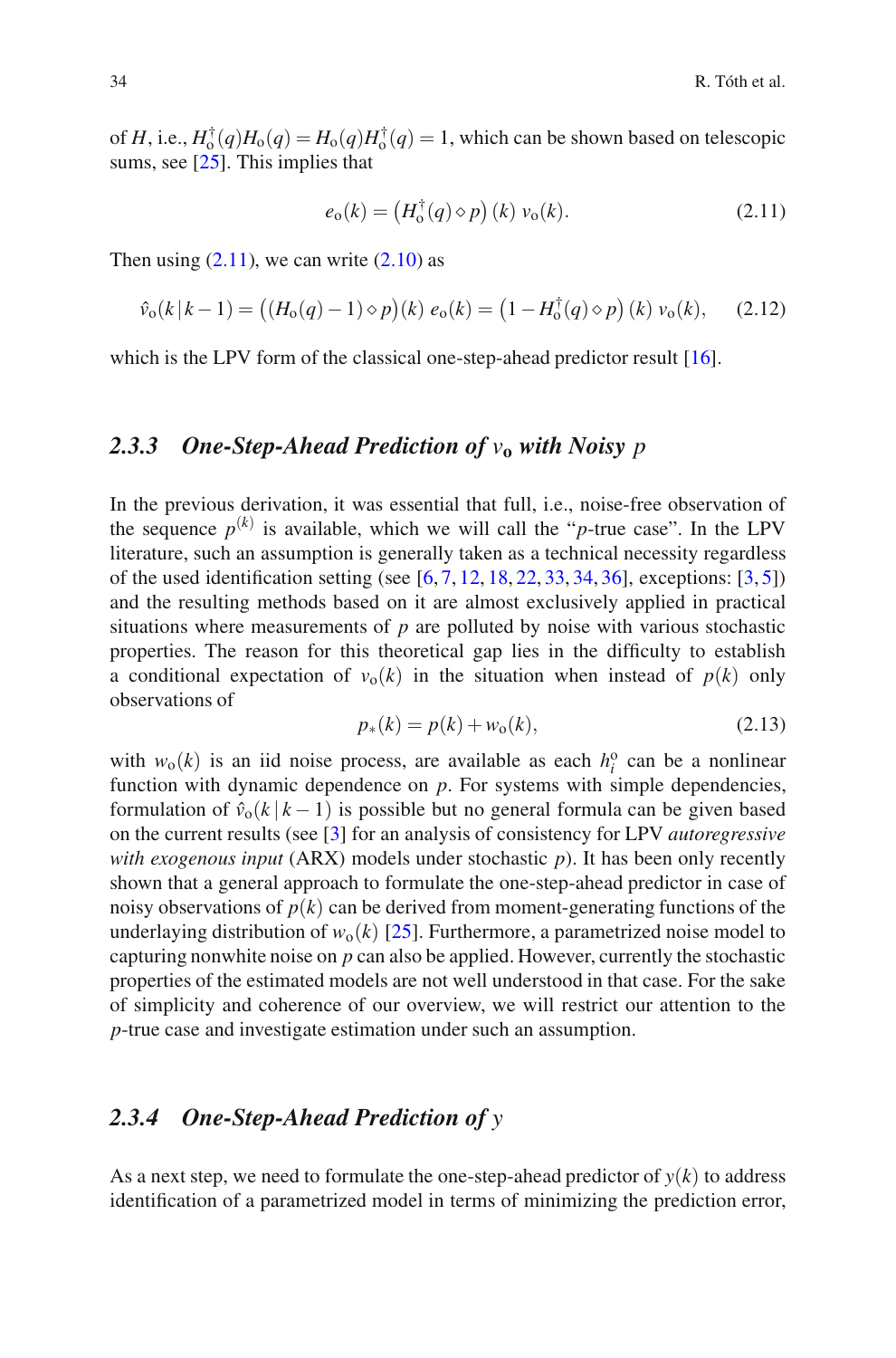i.e., the difference between  $y(k)$  and the predicted model output, which is the primary goal in the PE setting. Consider the *p*-true case with  $y^{(k-1)} = \{y(\tau)\}_{\tau \leq k-1}$ ,  $u^{(k)} = {u(\tau)}_{\tau \leq k}$ , and  $p^{(k)} = {p(\tau)}_{\tau \leq k}$  (in case of causal dependence). Since (2.5) implies that

$$
\nu_{o}(k) = y(k) - \sum_{i=0}^{\infty} (g_i^o \diamond p)(k) \ u(k-i), \qquad (2.14)
$$

 $v_0(\tau)$  is characterized for  $\tau \leq k-1$  w.r.t. the information set  $(u^{(k)}, p^{(k)}, y^{(k-1)})$ . Based on  $(2.12)$ , it is not complicated to show that under the given information set, the one-step-ahead prediction of  $y(k)$  w.r.t. the  $\ell_2$  loss is

$$
\hat{y}(k|k-1) = ((H_0^{\dagger}(q)G_0(q)) \diamond p)(k) u(k) + (1 - H_0^{\dagger}(q) \diamond p)(k) y(k).
$$
 (2.15)

This corresponds to the LPV form of the classical result of the LTI case (see [16]). Note that in a similar manner, *k*-step-ahead predictors can also be formulated in this setting. For a detailed proof, see [23, 25].

### *2.3.5 Parametrized Models and Estimation*

Now, introduce an LPV parametrized model in the form of

$$
(G(q, \theta_{\rm g}), H(q, \theta_{\rm h}))\,,\tag{2.16}
$$

where  $G(q, \theta_{g})$  and  $H(q, \theta_{h})$  are the IRRs of the process part, denoted as  $\mathscr{G}_{\theta_{o}}$ , and the noise part, denoted as  $\mathcal{H}_{\theta_h}$ , of the model structure, respectively, and  $\theta_{g} \in \Theta_{g} \subseteq \mathbb{R}^{n_{g}}$  with  $\theta_{h} \in \Theta_{h} \subseteq \mathbb{R}^{n_{h}}$  are the parameters to be estimated. Note that these parameters are not necessarily associated with the parametrization of impulse response coefficients directly, but can correspond to the parametrization of the coefficients of the process and noise models given in an SS or IO form. Then these parametrized structures are represented by the IRRs: *G* and *H*. Also introduce  $\theta = \text{col}(\theta_{g}, \theta_{h}) \in \Theta \subseteq \mathbb{R}^{n_{\theta}}$ , the vector of independent parameters in  $\theta_{g}$  and  $\theta_{h}$ .

Denote  $\mathcal{G} = {\mathscr{G}_{\theta_{\alpha}} \mid \theta_{\alpha} \in \Theta_{\alpha}}$  and  $\mathcal{H} = {\mathscr{H}_{\theta_{h}} \mid \theta_{h} \in \Theta_{h}}$  the collection of all process and noise models with the considered parametrization and similarly denote the overall parametrized model (2.16) as  $\mathcal{M}_{\theta}$ . Then, based on the model structure  $\mathcal{M}_{\theta}$ , the model set, denoted as M, takes the form

$$
\mathcal{M} = \left\{ \left( \mathscr{G}_{\theta_g}, \mathscr{H}_{\theta_h} \right) \middle| \, \theta = \text{col}(\theta_g, \theta_h) \in \Theta \right\}.
$$
\n(2.17)

This set corresponds to the set of candidate models in which we seek the model that explains data gathered from  $\mathcal{S}_0$  the best, under a given criterion. We denote by  $\mathscr{S}_0 \in \mathcal{M}$ , when the data-generating system is in the model set, i.e.,  $\exists \theta_0 =$  $col(\theta_{o,g}, \theta_{o,h}) \in \Theta$  such that  $G_o(q) \diamond p = G(q, \theta_{o,g}) \diamond p$  and  $H_o(q) \diamond p = H(q, \theta_{o,h}) \diamond p$ .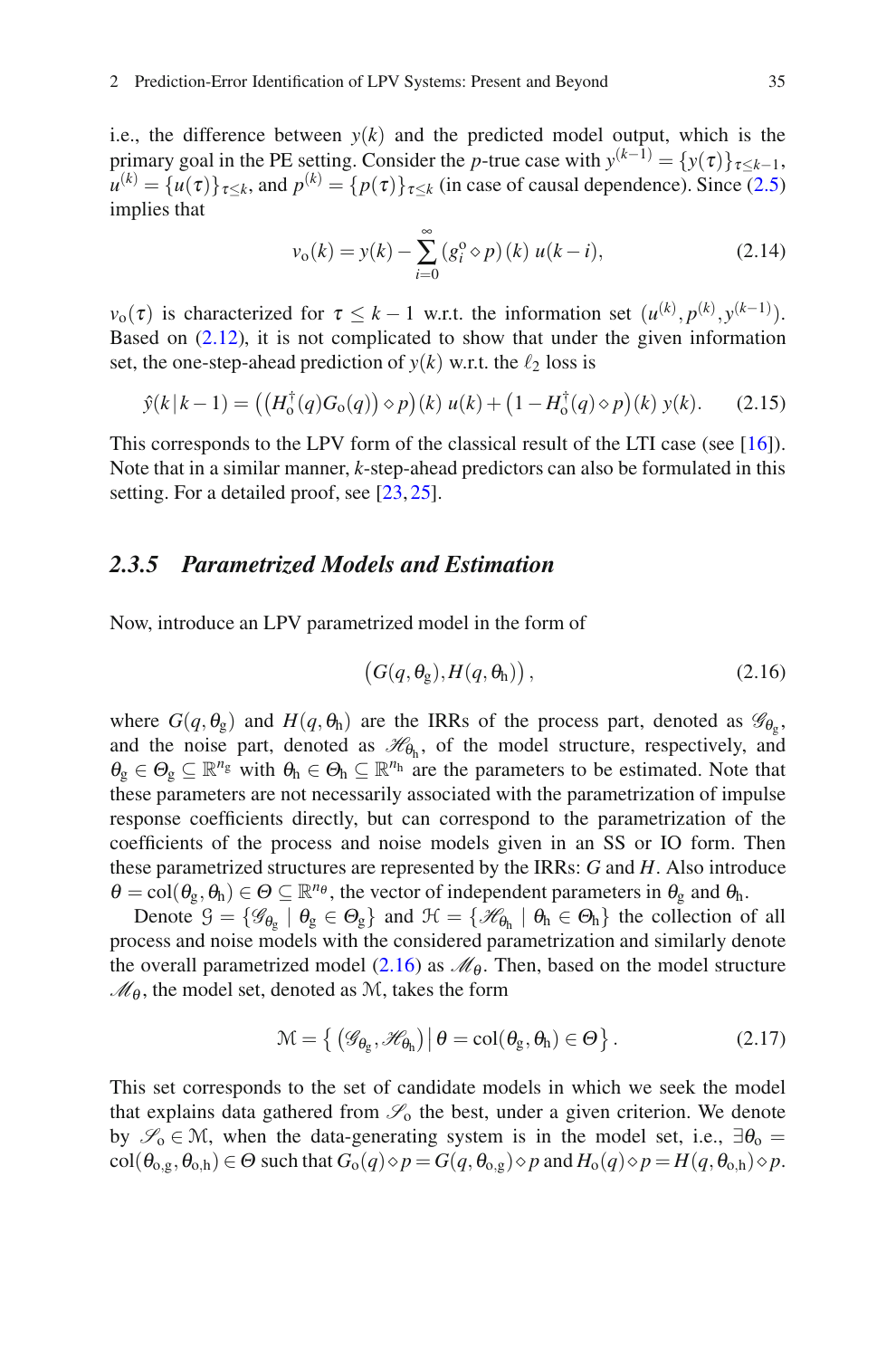With respect to (2.16), we can define the *one-step-ahead prediction error* as

$$
e_{\theta}(k) = y(k) - \hat{y}(k | \theta, k - 1),
$$
\n(2.18)

where

$$
\hat{y}(k | \theta, k - 1) = (W_{\mathfrak{u}}(q, \theta) \diamond p)(k) u(k) + (W_{\mathfrak{y}}(q, \theta) \diamond p)(k) y(k).
$$
 (2.19)

is the one step-ahead predictor of the model output with *subpredictors*

$$
W_{\mathbf{u}}(q,\theta) = H^{\dagger}(q,\theta_{\mathbf{g}})G(q,\theta_{\mathbf{h}}) \quad \text{and} \quad W_{\mathbf{y}}(q,\theta) = 1 - H^{\dagger}(q,\theta_{\mathbf{h}}) \tag{2.20}
$$

according to (2.15). Denote a data sequence of  $\mathscr{S}_0$  by  $\mathcal{D}_N = \{y(k), u(k), p(k)\}_{k=1}^N$ . Then the basic philosophy of PE-based identification is to find  $\theta$  w.r.t. a given parametrized model  $\mathcal{M}_{\theta}$  with parameter space  $\Theta \subseteq \mathbb{R}^{n_{\theta}}$  and a dataset  $\mathcal{D}_N$  such that the one-step-ahead predictor (2.19) associated with  $\theta$  provides a prediction error  $e_{\theta}$ which resembles a zero-mean white noise "as much as possible".

Based on the predictor form (2.19), many different classical *identification criteria* can be applied to achieve this objective in terms of "minimization" of  $e_{\theta}$  subject to <sup>θ</sup>. A particularly interesting choice is the *mean-squared prediction error* or more often called as the *least-squares* (LS) criterion:

$$
V(\mathcal{D}_N, \theta) = \frac{1}{N} \sum_{k=1}^N e_{\theta}^2(k) = \frac{1}{N} ||e_{\theta}||_{\ell_2}^2,
$$
 (2.21)

such that the parameter estimate is

$$
\hat{\theta} = \underset{\theta \in \Theta}{\arg \min} \ V(\mathcal{D}_N, \theta). \tag{2.22}
$$

Other criteria can also be used to characterize estimation of  $\theta$  in (2.16) as a minimization of  $(2.18)$  w.r.t. a chosen measure (see [16]) or to introduce other objectives, e.g., minimization of the support of  $\theta$ , or weights, like forgetting factors. However for sake of simplicity, we restrict the main stream of discussion to the classical LS case.

## *2.3.6 Identifiability and Informativity*

To guarantee uniqueness of  $(2.22)$ , one condition is that  $\mathcal{M}_{\theta}$  is *globally identifiable*.

**Definition 2.1 (Identifiability, based on [8]).** The model structure  $\mathcal{M}_{\theta}$ , defined by (2.16) with a parameter domain  $\Theta \subseteq \mathbb{R}^{n_{\theta}}$ , is called locally identifiable at a  $\theta_1 \in \Theta$ , if  $\exists \delta > 0$  such that for all  $\theta_2 \in \Theta$  in  $\|\theta_1 - \theta_2\| \leq \delta$ :

$$
W_y(q, \theta_1) = W_y(q, \theta_2)
$$
 and  $W_u(q, \theta_1) = W_u(q, \theta_2) \Rightarrow \theta_1 = \theta_2.$  (2.23)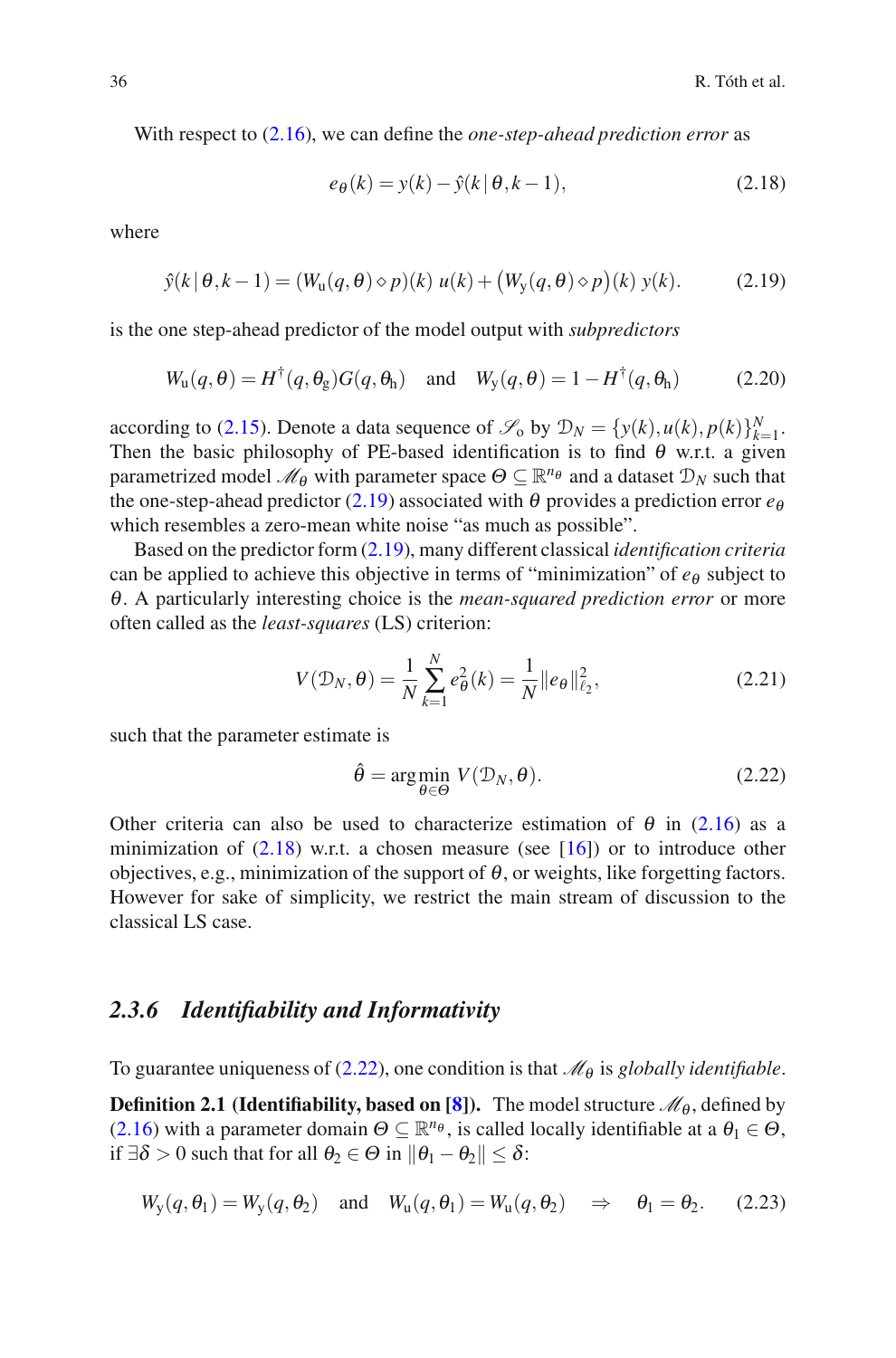The model structure is said globally identifiable at  $\theta_1$  if the same holds for arbitrary large  $\delta$ . It is called globally identifiable if it is globally identifiable at all  $\theta_1 \in \Theta$ .

Another condition for uniqueness  $(2.22)$  is the *informativity* of the data set  $\mathcal{D}_N$ .

**Definition 2.2 (Informative data, based on [8]).** For a model structure  $\mathcal{M}_{\theta}$ , defined by (2.16) with a parameter domain  $\Theta \subseteq \mathbb{R}^{n_{\theta}}$ , a quasi-stationary data set  $\mathcal{D}_N = \{u(k), y(k), p(k)\}_{k=1}^N$  is called informative, if for any  $\theta_1, \theta_2 \in \Theta$ 

$$
\mathbb{E}\left\{(W_{\mathbf{y}}(q,\theta_1)\diamond p)\mathbf{y} - (W_{\mathbf{y}}(q,\theta_2)\diamond p)\mathbf{y} + (W_{\mathbf{u}}(q,\theta_1)\diamond p)\mathbf{u}\right. \\ \left. - (W_{\mathbf{u}}(q,\theta_2)\diamond p)\mathbf{u}\right\}^2 = 0, \tag{2.24}
$$

with  $\bar{E}$  being the generalized expectation operator,<sup>3</sup> implies that

$$
W_{\mathbf{y}}(q,\theta_1) = W_{\mathbf{y}}(q,\theta_2) \quad \text{and} \quad W_{\mathbf{u}}(q,\theta_1) = W_{\mathbf{u}}(q,\theta_2). \tag{2.25}
$$

In terms of these definitions, if the model set is globally identifiable (no two different parameters  $\theta_1$  and  $\theta_2$  give rise to the same predictor) and the data set  $\mathcal{D}_N$ is informative, then  $V(\theta, \mathcal{D}_N)$  has a global optimum in the statistical sense.

## *2.3.7 Consistency and Convergence*

When applying the quadratic ID criterion (2.21), the asymptotic properties of the resulting parameter estimate can be analyzed in the situation when  $N \to \infty$ , similarly as in the LTI case. Consider the following definitions of consistency and convergence.

**Definition 2.3 (Convergence).** For an informative data set  $\mathcal{D}_N$  and model structure *M*<sub>θ</sub>, the parameter estimate  $\hat{\theta}$  is called convergent if  $N \rightarrow \infty$  implies that  $\hat{\theta} \rightarrow \theta^*$ with probability one, i.e.,  $P(\hat{\theta} = \theta^*) = 1$ , where  $\theta^* = \arg\min_{\theta} \mathbb{E} \{e_{\theta}^2\}.$ 

Note that convergence implies that the asymptotic parameter estimate is independent of the particular noise realization in the data sequence and  $\mathcal{M}_{\theta}$  is locally identifiable at  $\theta^*$ .

**Definition 2.4 (Consistency).** For model structure  $\mathcal{M}_{\theta}$  with model set M and a data set  $\mathcal{D}_N$  which is informative w.r.t.  $\mathcal{M}_\theta$ , a convergent parameter estimate  $\hat{\theta} \to \theta^*$ is called consistent if either of the following conditions holds:

- If  $\mathscr{S}_o \in \mathcal{M}$ , then  $G_o(q) = G(q, \theta_g^*)$  and  $H_o(q) = H(q, \theta_h^*)$ .
- If  $\mathscr{S}_0 \not\in \mathcal{M}$  but  $\mathscr{G}_0 \in \mathcal{G}$ , then  $G_0(\check{q}) = G(q, \theta_g^*)$ .

We will investigate these properties w.r.t. the particular identification approaches we consider in Sect. 2.5.

<sup>&</sup>lt;sup>3</sup>The notation  $\bar{\mathbb{E}}\{x\} = \lim_{N \to \infty} \frac{1}{N} \sum_{k=1}^{N} \mathbb{E}\{x(k)\}\$ is adopted from the prediction-error framework of [16].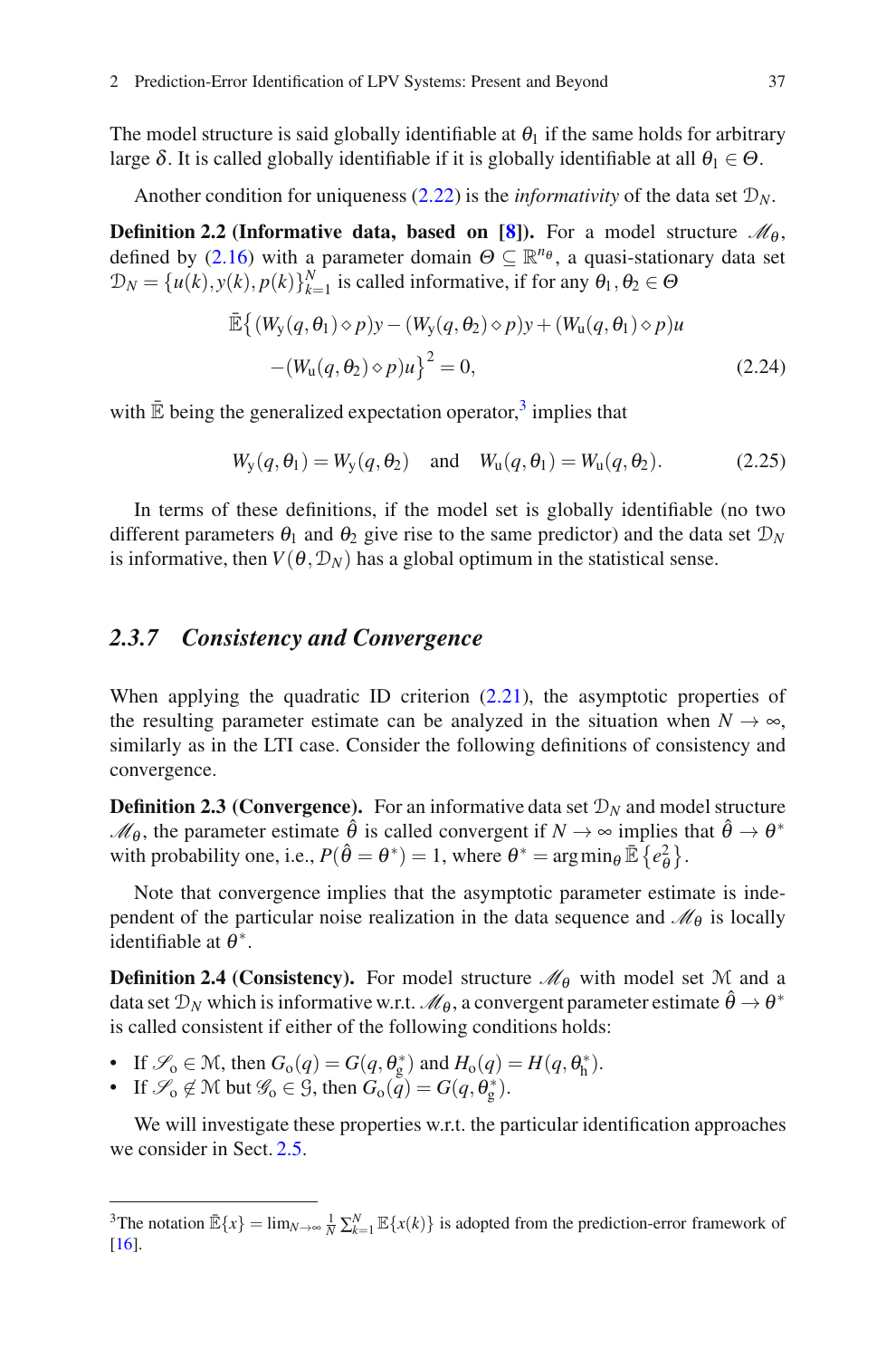# **2.4 Classical Model Structures**

Next we can investigate how the classical model structures can be formulated in the introduced LPV–PE setting. To follow the classical formulations, we will construct both the process and the noise components using an LPV–IO representation form. For the sake of simplicity, we treat these model structures such that their coefficients have only static dependence on *p*. Extension of these definitions using coefficients with dynamic dependence follows naturally.

### *2.4.1 Process Model*

Consider the parametrized model  $\mathcal{M}_{\theta}$ , where the process part  $\mathcal{G}_{\theta_{\alpha}}$ , whose IRR is given by  $G(q, \theta_g)$ , is defined by

$$
A(q^{-1}, p(k), \theta_{g}) \check{y}(k) = B(q^{-1}, p(k), \theta_{g}) q^{-\tau_{d}} u(k).
$$
 (2.26)

Here  $\breve{y}$  is the noise-free output of the process part,  $\tau_d \geq 0$  is the input delay and the *p*-dependent polynomials

$$
A(q^{-1}, p(k), \theta_{g}) = 1 + \sum_{i=1}^{n_{a}} a_{i}(p(k), \theta_{g})q^{-i},
$$
  

$$
B(q^{-1}, p(k), \theta_{g}) = \sum_{j=0}^{n_{b}} b_{j}(p(k), \theta_{g})q^{-j},
$$

with  $n_a, n_b, \tau_d \geq 0$ , are parametrized as:

$$
a_i(p(k), \theta_g) = \sum_{l=0}^{n_{\alpha}} a_{i,l} \alpha_{i,l}(p(k)), \quad b_j(p(k), \theta_g) = \sum_{l=0}^{n_{\beta}} b_{j,l} \beta_{j,l}(p(k)), \quad (2.27)
$$

with  $\alpha_{i,0}(\cdot) = \beta_{j,0}(\cdot) = 1$ . In this particular parametrization, which is called *linear parametrization*,  $\{\alpha_{i,l}\}_{i=1,l=1}^{n_a,n_a}$  and  $\{\beta_{j,l}\}_{j=0,l=1}^{n_b,n_b}$  are priori given functions (chosen by the user) which are bounded on  $\mathbb P$  and

$$
\theta_{g} = [a_{1,0} \cdots a_{n_{a},n_{\alpha}} b_{0,0} \cdots b_{n_{b},n_{\beta}}]^{\top} \in \Theta_{g} \subseteq \mathbb{R}^{n_{g}},
$$

with  $n_g = n_a(n_\alpha + 1) + (n_b + 1)(n_\beta + 1)$ , represents the unknown parameters to be estimated for the process part. Note that parametrizations other than  $(2.27)$  are possible; however, the advantage of  $(2.27)$  is that a large number of functional depen-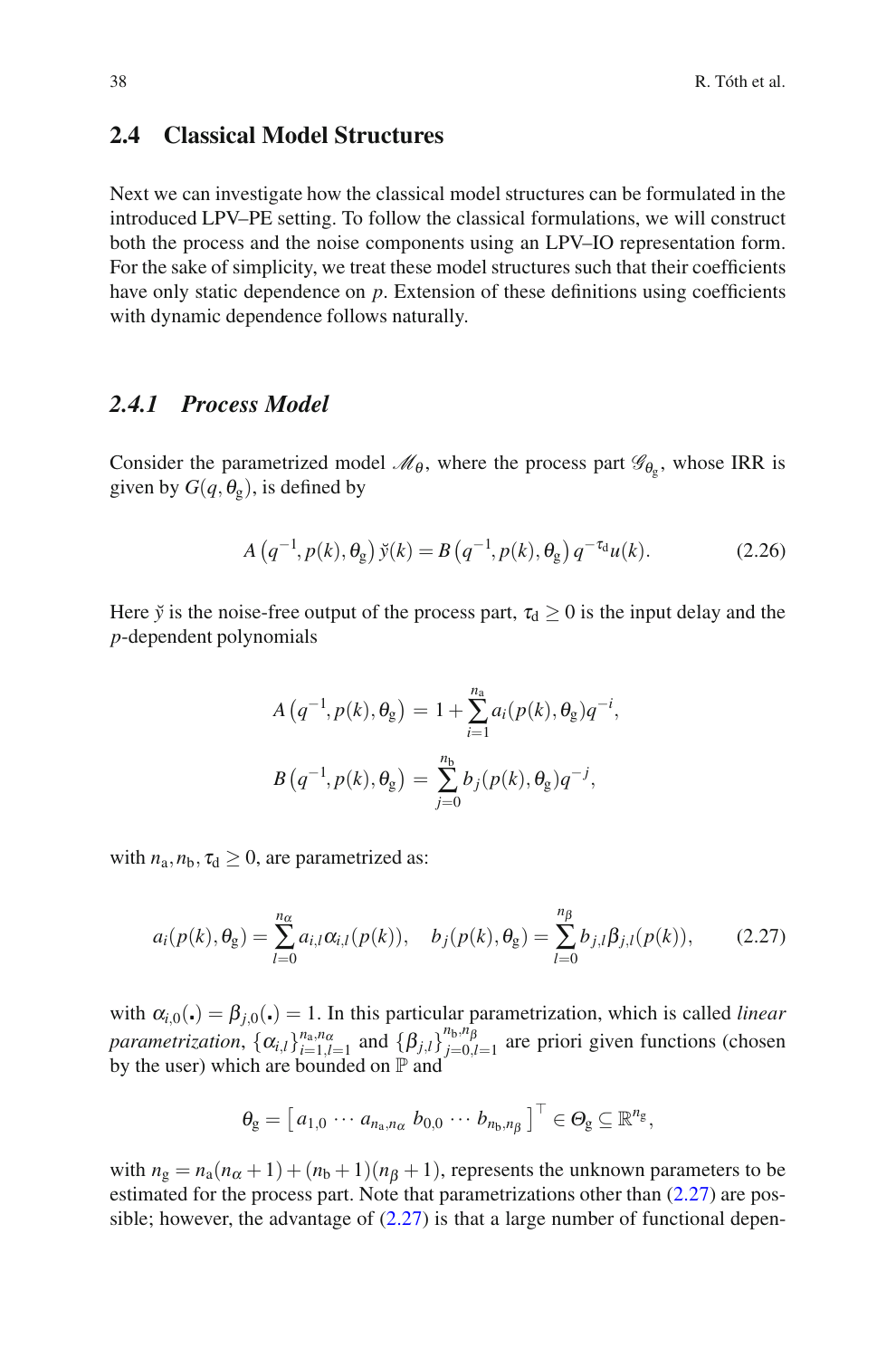dencies can be represented, based on the choice of  $\{\alpha_{i,l}\}_{i=1,l=1}^{n_a,n_a}$  and  $\{\beta_{j,l}\}_{j=0,l=1}^{n_b,n_b}$ and it is linear in  $\theta_{\varrho}$ . Additionally for the structure (2.26) with static coefficient dependence, the impulse response coefficients  $(g_i \diamond p)(k)$  have only causal dynamic dependence on *p* [23]. A particular advantage of linear parametrization is that it not only reduces the complexity of the associated estimation problem but at the same time it also makes the adequate selection of the structural dependencies well posed [23]. In terms of (2.27), this selection problem translates to a search for a set of functions  $\{\alpha_{i,l}\}_{i=1,l=1}^{n_a,n_a}$  and  $\{\beta_{j,l}\}_{j=0,l=1}^{n_b,n_b}$  such that the true *p*-dependent coefficients  $a_i^{\circ}$  and  $b_j^{\circ}$ , associated with the IO representation of the underlaying system, satisfy  $a_i^0 \in \text{Span}(\{\alpha_{i,l}\}_{l=0}^{n_{\alpha}})$  and  $b_j^0 \in \text{Span}(\{\beta_{j,l}\}_{l=0}^{n_{\beta}})$ . In case of a blackbox scenario, the choice of these functions can be arbitrary. One can consider all  $\alpha_{i,l}$ and  $\beta_{i,l}$  to be rational functions or polynomials with a fixed degree and a fixed order of dynamic dependence. However, the number of possible choices is enormous. Including a too large set of functions can easily lead to over-parametrization, while restriction of  $\alpha_{i,l}$  and  $\beta_{i,l}$  to only a few basic functions can lead to serious structural bias. In order to assist the selection of an efficient set of functional dependencies in the parametrization of linear regression models, recently practically applicable approaches have been proposed in [11, 30, 31]. In [11] a *dispersion functions* based method while in [30] a *support vector machine* approach, both originating from the *machine learning* field, have been developed. These approaches aim to learning the underlying static or dynamic nonlinear dependence of the coefficients with great efficiency. In [31], a coefficient shrinkage method, the so-called *nonnegative garrote* (NNG) approach originating from statistics, has been introduced for this purpose. The NNG uses regularization in terms of weights to penalize individual elements of the parameter vector  $\theta$ . In this way, the approach starts with a relatively large set of possible functional dependencies from which those functions that do not contribute significantly to the validity of the estimated model are eliminated by decreasing their weights.

### *2.4.2 Noise Model*

The noise model  $\mathcal{H}_{\theta_h}$ , whose IRR is given by  $H(q, \theta_h)$ , is defined as

$$
C(q^{-1}, p(k), \theta_{\rm h}) v(k) = D(q^{-1}, p(k), \theta_{\rm h}) e(k),
$$
 (2.28)

where  $e(k)$  is a zero-mean white noise process and the *p*-dependent polynomials C and *D* are defined similarly as *A* and *B* with order  $n_c$ ,  $n_d \geq 0$ . These polynomials are also considered to be monic in the sense that  $c_0(\cdot) = d_0(\cdot) = 1$  and to have linear parameterization in terms of the functions  $\{\gamma_{i,l}\}_{i=1,l=1}^{n_c, h\gamma}$ ,  $\{\delta_{j,l}\}_{j=1,l=1}^{n_d, n_\delta}$  bounded on  $\mathbb{P}$ and parameters

$$
\theta_{\mathsf{h}} = [c_{1,0} \cdots c_{n_{\mathsf{c}},n_{\gamma}} d_{1,0} \cdots d_{n_{\mathsf{d}},n_{\delta}}] \in \Theta_{\mathsf{h}} \subseteq \mathbb{R}^{n_{\mathsf{h}}},
$$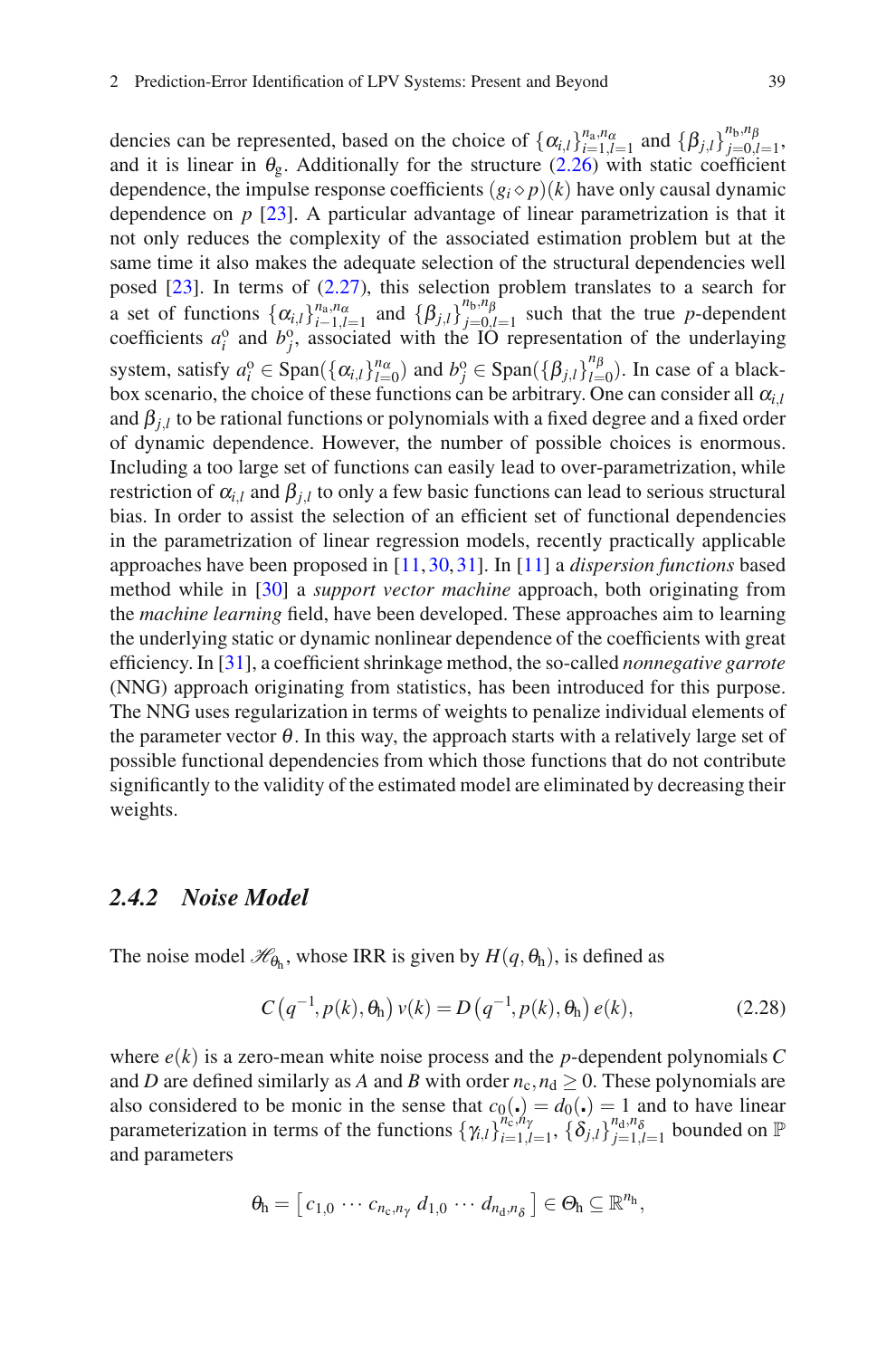with  $n_h = n_c(n_v + 1) + n_d(n_{\delta} + 1)$ , respectively. Furthermore, it is assumed that the IRR  $H(q, \theta_h)$  of (2.28) has a stable inverse denoted as  $H^{\dagger}(q, \theta_h)$  for all values of  $\theta_h \in \Theta_h$ . Note that (2.28) is able to express a large variety of different noise processes. It also includes LTI noise models which admit a polynomial description since for  $n<sub>y</sub> = 0$  and  $n<sub>δ</sub> = 0$ , *C* and *D* correspond to polynomials with constant coefficients and hence  $H(q, \theta_h)$  can also be expressed as a transfer function. Similar to the process part, static coefficient dependence of (2.28) implies that  $H(q, \theta_h)$  has causal dynamic dependence.

# *2.4.3 Overall Model Structure*

Finally, we can define the overall model structure in terms of (2.26) and (2.28). Let  $\theta = \text{col}(\theta_{g}, \theta_{h}) \in \Theta_{g} \times \Theta_{h} \subseteq \mathbb{R}^{n_{\theta}}$  with  $n_{\theta} = n_{g} + n_{h}$  in case the parametrizations of  $\mathscr{G}_{\theta_{\rm g}}$  and  $\mathscr{H}_{\theta_{\rm h}}$  are independent. Otherwise  $\theta$  is constructed from  $\theta_{\rm g}$  and  $\theta_{\rm h}$  such that it contains only independent parameters. Then the signal relations of the overall parametrized model  $\mathcal{M}_{\theta}$  are given as

$$
A\left(q^{-1}, p(k), \theta_{g}\right) \breve{y}(k) = B\left(q^{-1}, p(k), \theta_{g}\right) q^{-\tau_{d}} u(k), \qquad (2.29a)
$$

$$
C(q^{-1}, p(k), \theta_{h}) v(k) = D(q^{-1}, p(k), \theta_{h}) e(k),
$$
 (2.29b)

$$
y(k) = \check{y}(k) + v(k). \tag{2.29c}
$$

Note that in this general model structure, we can distinguish specific cases which correspond to the classical model structures used in the LTI setting.

#### **2.4.3.1 LPV–ARX and ARMAX structures**

By considering  $C(q^{-1}, p(k), \theta_h) \triangleq A(q^{-1}, p(k), \theta_g)$  and  $D(q^{-1}, p(k), \theta_h) \triangleq 1$  in (2.29a–c), the LPV version of the so-called *autoregressive with exogenous input* (ARX) model structure results:

$$
A(q^{-1}, p(k), \theta_{g}) y(k) = B(q^{-1}, p(k), \theta_{g}) q^{-\tau_{d}} u(k) + e(k),
$$
 (2.30)

with  $\theta = \theta_{\rm g}$ . It is important to acknowledge here that w.r.t. (2.19):

$$
\hat{y}(k \mid \theta, k-1) = \underbrace{B(q^{-1}, p(k), \theta_g) q^{-\tau_d}}_{(W_u(q, \theta) \circ p)(k)} u(k) + \underbrace{1 - A(q^{-1}, p(k), \theta_g)}_{(W_y(q, \theta) \circ p)(k)} y(k). \tag{2.31}
$$

This means that if *A* and *B* are linearly parametrized then the predictor (2.19) (and hence  $(2.18)$ ) is linear in  $\theta$ , giving that the solution of  $(2.22)$  can be analytically computed (see Sect. 2.5.1.1). A particularly interesting feature of this structure in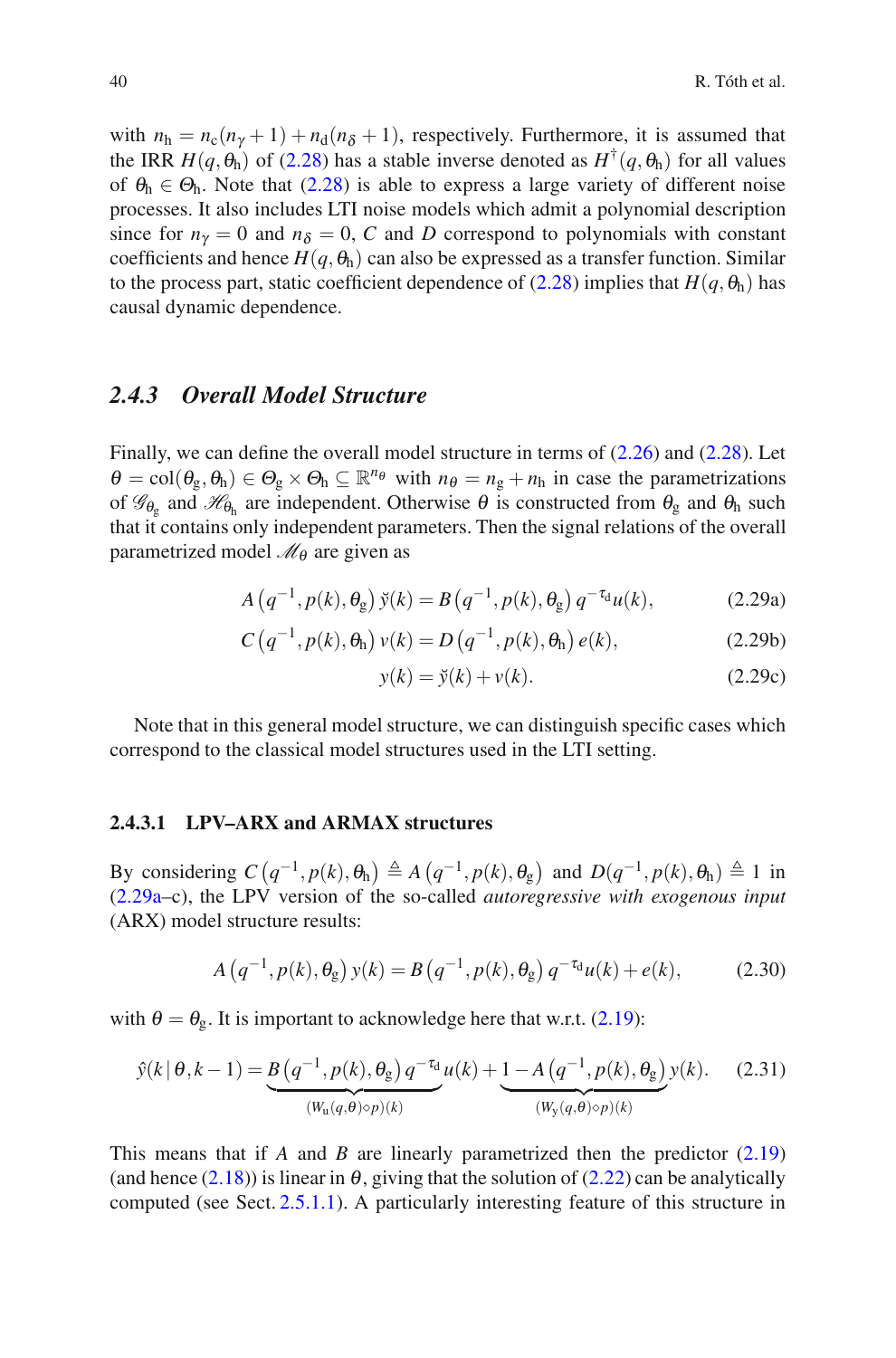the LPV case is that it explicitly assumes that  $\nu$  is correlated with  $\nu$  through the same nonlinearities as the noise-free output signal. Hence, it generally applies a more restrictive assumption on the noise than in the LTI case. This type of model structure is most commonly applied in LPV-ID approaches that are based on leastsquares estimates (e.g.,  $[1, 9, 35]$ ).

An extension of this model structure can be achieved by introducing a *moving average* part on *e*, i.e., when  $D(q^{-1}, p(k), \theta_h) \neq 1$ . This significantly reduces the restrictiveness of the modeling assumption on the noise, but the price to be paid is that the predictor  $(2.19)$  is not linear in  $\theta$  any more as

$$
(W_{\mathbf{u}}(q,\theta) \diamond p)(k) = \sum_{i=0}^{\infty} \left(1 - D(q^{-1}, p(k), \theta_{\mathbf{h}})\right)^{i} B\left(q^{-1}, p(k), \theta_{\mathbf{g}}\right) q^{-\tau_{\mathbf{d}}}, \quad (2.32a)
$$

$$
(W_{\mathbf{y}}(q,\theta) \diamond p)(k) = 1 - \sum_{i=0}^{\infty} \left(1 - D(q^{-1}, p(k), \theta_{\mathbf{h}})\right)^i A\left(q^{-1}, p(k), \theta_{\mathbf{g}}\right).
$$
 (2.32b)

Note that here the infinite sum term results due to the inversion of the scheduling dependent noise model. This term is convergent as  $H^{\dagger}$  is defined to be stable. Furthermore, due to noncommutativity of  $q$  in this setting, the polynomial terms do not commute, e.g.,  $(2.32a)$  is not equal to  $B(q^{-1}, p(k), \theta_g) q^{-\tau_d} \sum_{i=0}^{\infty}$  $(1-D(q^{-1},p(k),\theta_h))^i$ .

#### **2.4.3.2 LPV–FIR and Series Expansion Structures**

Considering the IRR form  $(2.6)$  of the process part of  $\mathscr{S}_0$ , a particularly interesting idea is to truncate this series expansion to get an approximation of the original system  $(2.5)$  in the following form:

$$
y(k) \approx \sum_{i=0}^{n_f} (g_i^0 \diamond p)(k) u(k-i) + v_0(k).
$$
 (2.33)

Note that if  $n_f$  is large enough, the approximation error is negligible in  $(2.33)$ . This gives that by introducing a polynomial model structure<sup>4</sup>:

$$
y(k) = \sum_{i=0}^{n_f} g_i(p(k), \theta_g) u(k-i) + v(k) = F(q^{-1}, p(k), \theta_g) u(k) + v(k), \quad (2.34)
$$

where each coefficient  $g_i$  of the polynomial  $F$  is linearly parameterized in terms of the functions  $\{\alpha_{i,l}\}_{i=0,l=1}^{n_f,n_{\alpha}}$  and parameters  $\theta_{g}$ , a rather simple but effective approximation of the original system can be achieved. This model structure is

<sup>&</sup>lt;sup>4</sup>It is more natural to use dynamic dependence in the parametrization of the coefficients in (2.34), but for the sake of simplicity we use only static dependence here.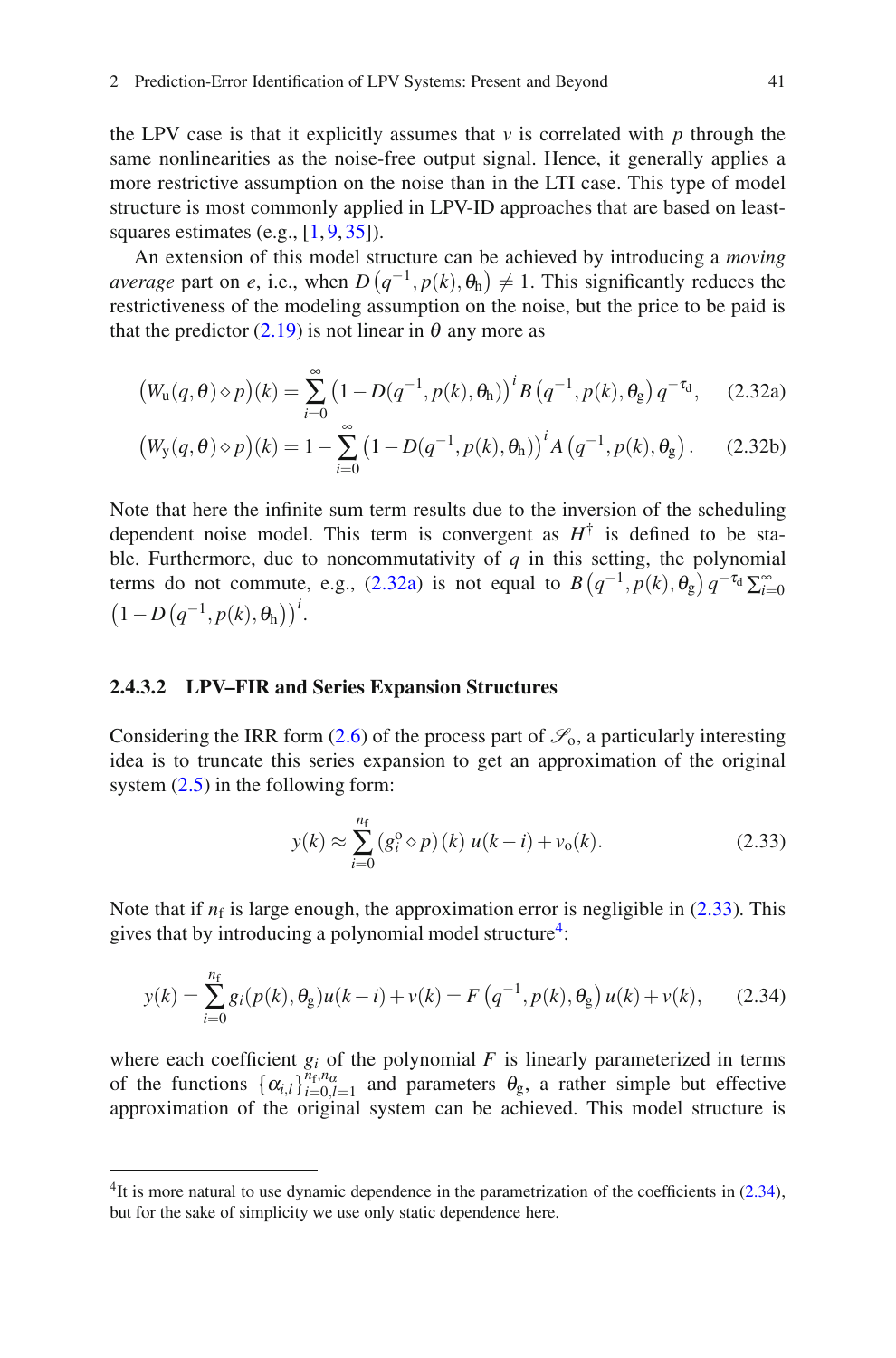the LPV form of the well-known LTI *finite impulse response* (FIR) models and has the attractive property of being *linear-in-the-coefficients* if  $v(k)$  is a white noise, as in this case, its associated one-step-ahead predictor is  $\hat{v}(k | \theta, k - 1)$  =  $F(q^{-1}, p(k), \theta_0)u(k)$ . Note that in the latter case, which corresponds to an *outputerror* (OE) noise model, this model structure can also be derived from (2.29a–c) by setting *A*, *B*, *C* to 1 and  $B(q^{-1}, p(k), \theta_g) \triangleq F(q^{-1}, p(k), \theta_g)$ .

FIR models have many advantages in identification due to their simple structure. However, their well-known disadvantage, both in the LTI and the LPV cases, is that the expansion may have a slow convergence rate, meaning that it requires a relatively large number of parameters for an adequate approximation of the system. In order to benefit from the same properties, but achieve faster convergence rate of the expansion, it is attractive to use basis functions which, opposite to  $q^{-i}$ , have infinite impulse responses. A particular choice of such a basis follows through the use of *orthonormal basis functions* (OBFs), which are specific basis functions in *H*<sup>2</sup> (*Hardy space* of square integrable complex functions) and have already proven their usefulness in LTI identification (see [10]). Based on this idea, it is possible to show that any asymptotically stable LPV system has a series expansion in terms of an OBF basis set  $\{\phi_i(z)\}_{i=1}^{\infty} \subset \mathcal{H}_2$  (see [23]), via the expansion of each  $q^{-i}$  in (2.3) in terms of  $\{\phi_i(q)\}_{i=1}^{\infty}$ . Thus, (2.5) can be written as

$$
y(k) = (u_0^0 \diamond p)(k)u(k) + \sum_{i=1}^{\infty} (w_i^0 \diamond p)(k)\phi_i(q)u + v_0(k),
$$
 (2.35)

where  $u_i^p$  are functions with dynamic dependence on  $p$ . An obvious choice of model structure is to use a truncated expansion, i.e., truncating  $(2.35)$  to a finite sum in terms of  $\{\phi_i\}_{i=1}^{n_w}$ , and introducing a parametrization of the expansion coefficients:

$$
y(k) = w_0(p(k), \theta_g)u(k) + \sum_{i=1}^{n_w} w_i(p(k), \theta_g)\phi_i(q)u + v(k),
$$
 (2.36)

where each  $w_i$  is parametrized as in the FIR case using functions with static dependence on *p*. Similar to the FIR, this structure is linear in the coefficients  $\{w_i\}_{i=1}^{n_w}$  if  $v(k)$  is assumed to be white, but with  $n_w \ll n_f$  for the same approximation capability. Furthermore, it is proven that structures like (2.36), i.e., a OBF filter bank followed by a static nonlinearity are general approximators of nonlinear systems with fading memory, i.e., nonlinear dynamic systems with convolution representation [2]. Additionally, OBF and FIR models have a direct and simple SS and LFR realization, a somewhat unique property among polynomial IO structures [23]. An important question that arises is whether the basis functions  $\phi_i$  can be chosen such that a fast convergence rate can be achieved for all possible trajectories of *p*, i.e., how  $\{\phi_i(q)\}_{i=1}^{n_w}$  with minimal  $n_w$  should be chosen such that the approximation error is adequate for the problem at hand. For this purpose the Kolmogorov *n*-width theory gives an effective way to characterize optimal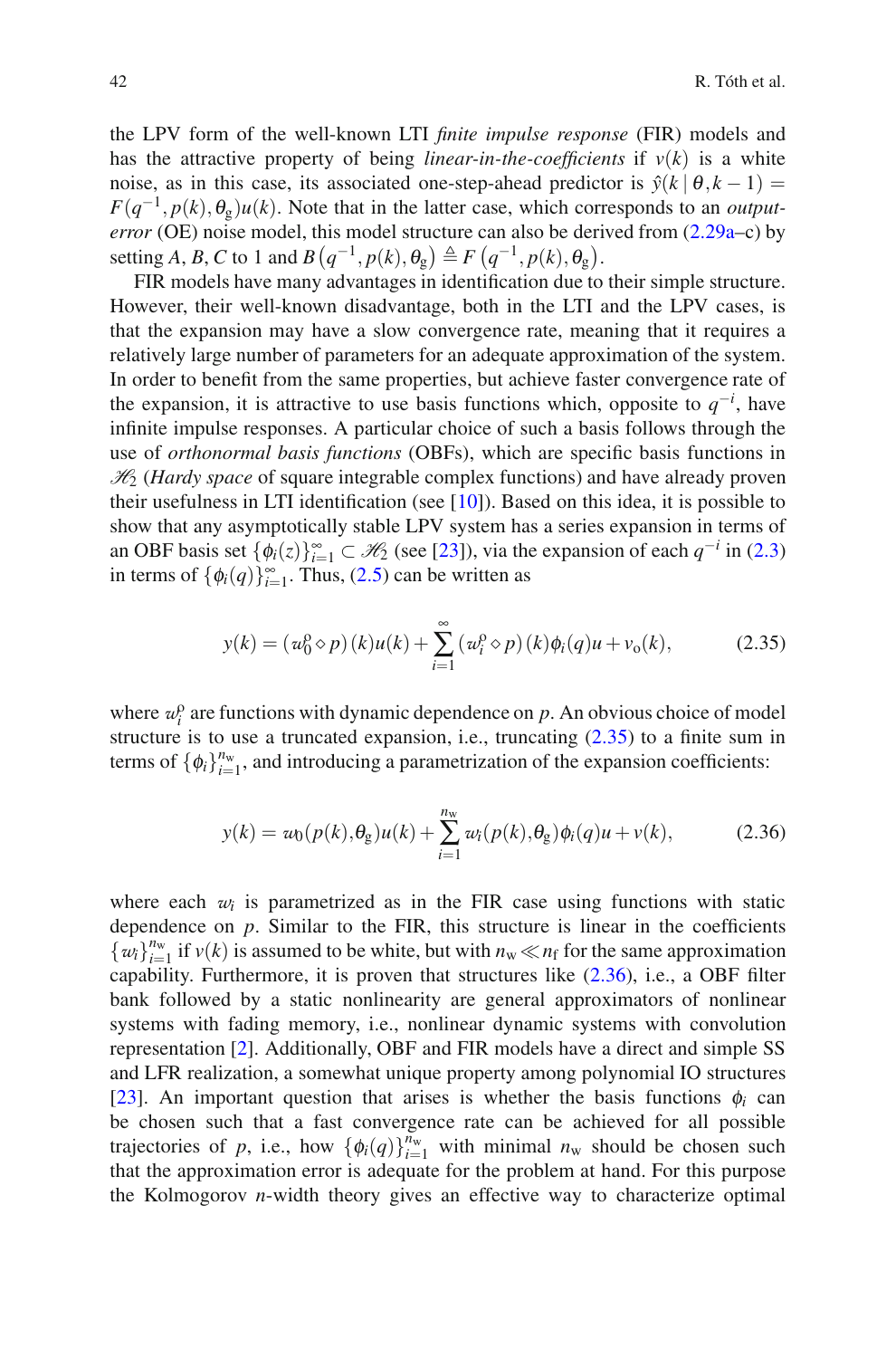convergence rate as an optimization problem in terms of the poles of the basis functions  $\{\phi_i\}_{i=1}^{n_w}$  [28]. Using this concept, data-driven basis selection methods can be introduced to optimize the basis set w.r.t. to the dynamical behavior of the system at hand, see [23, 28] for further details.

#### **2.4.3.3 LPV–BJ and OE Structures**

Independent parametrization of  $\mathscr{G}_{\theta_{g}}$  and  $\mathscr{H}_{\theta_{h}}$  with the complete structure of (2.29a–c) corresponds to an LPV *Box–Jenkins* (BJ) model structure, which allows to describe a wide range of noise dynamics in a general sense. Of course this generality have a heavy price in terms of a complicated one-step-ahead predictor characterized by

$$
\left(W_{\mathbf{u}}(q,\theta) \diamond p\right)(k) = \sum_{j=0}^{\infty} \left(1 - D\left(q^{-1}, p(k), \theta_{\mathbf{h}}\right)\right)^j C\left(q^{-1}, p(k), \theta_{\mathbf{h}}\right)
$$

$$
\times \sum_{i=0}^{\infty} \left(1 - A\left(q^{-1}, p(k), \theta_{\mathbf{g}}\right)\right)^i B\left(q^{-1}, p(k), \theta_{\mathbf{g}}\right) q^{-\tau_{\mathbf{d}}}, \quad (2.37a)
$$

$$
(W_{\mathbf{y}}(q,\theta) \diamond p)(k) = 1 - \sum_{j=0}^{\infty} \left(1 - D\left(q^{-1}, p(k), \theta_{\mathbf{h}}\right)\right)^j C\left(q^{-1}, p(k), \theta_{\mathbf{h}}\right). \tag{2.37b}
$$

A simplification of this structure in terms of  $C(q^{-1}, p(k), \theta_h) \triangleq D(q^{-1}, p(k), \theta_h)$  $\triangleq$  1 leads to the so-called *output-error* (OE) type of model structure with

$$
(W_{\mathbf{u}}(q,\theta) \diamond p)(k) = \sum_{i=0}^{\infty} \left(1 - A\left(q^{-1}, p(k), \theta_{\mathbf{g}}\right)\right)^i B\left(q^{-1}, p(k), \theta_{\mathbf{g}}\right) q^{-\tau_{\mathbf{d}}},\qquad(2.38a)
$$

$$
(W_{\mathbf{y}}(q,\theta) \diamond p)(k) = 1. \tag{2.38b}
$$

Regarding LPV–BJ models an extra distinction can be introduced w.r.t. *p*-independent noise models. For instance, assuming  $H(q, \theta_h)$  to be a rational LTI transfer function leads to a simplified LPV–BJ model for which a refined instrumental variable estimation approach has been developed recently (see [13]).

### *2.4.4 Informativity and Identifiability*

Regarding the introduced model structures, we can investigate conditions under which informativity of a given data set and identifiability of a particular model structure itself can be assured. As these are the basic ingredients for a successful identification of the system, it is important to review the available results even if they are rather sparse.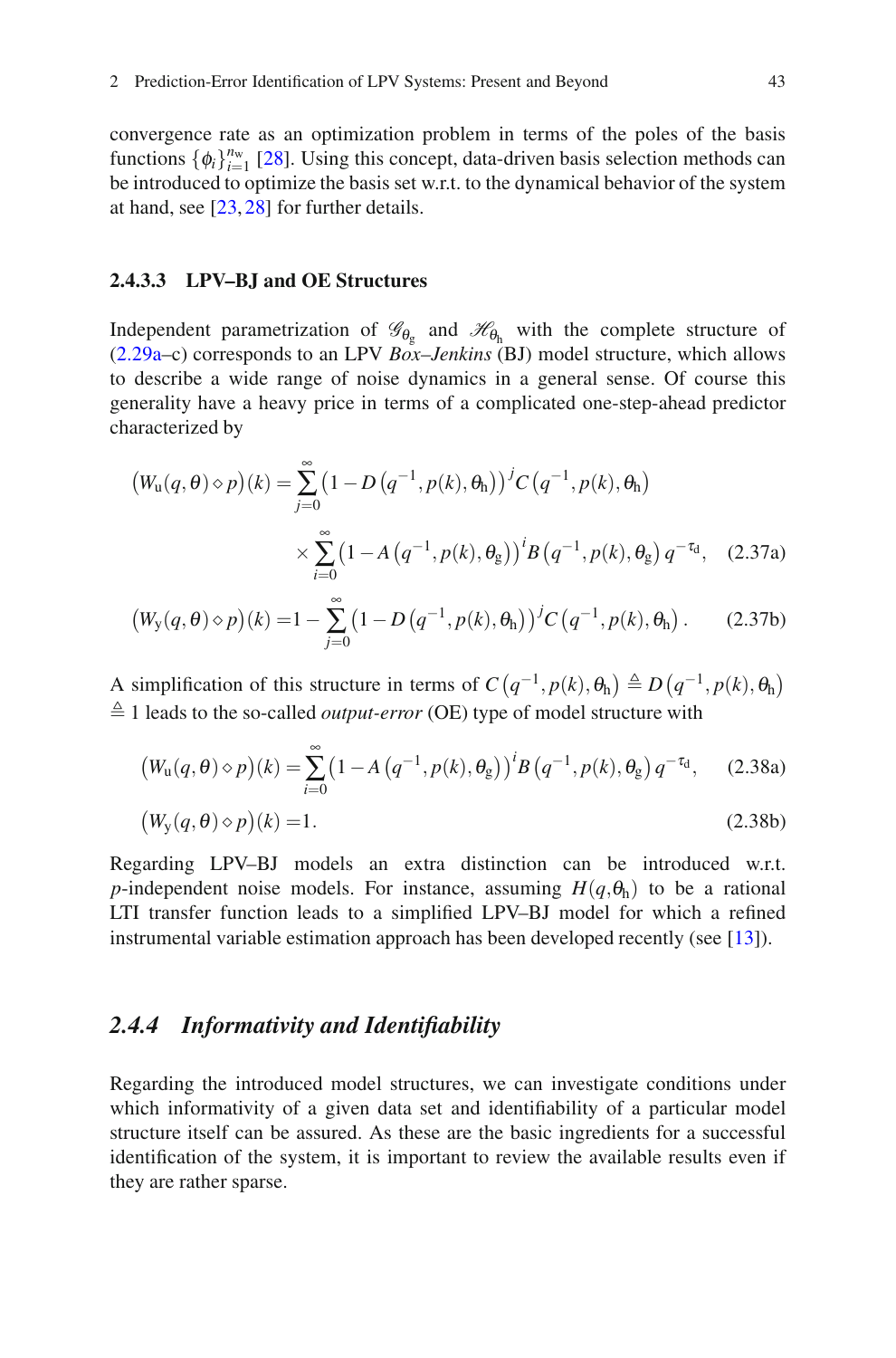For the case of LPV–ARX models with polynomial dependence of the coefficients on the parameters, conditions for identifiability and informativity have been studied in [6, 9, 36]. Based on these results, the following theorem holds true.

**Theorem 2.1 (Identifiability, LPV–ARX case).** *The LPV–ARX model structure* (2.30) *with linear parametrization* (2.27) *is globally identifiable, if and only if each set of functions*  $\{\alpha_{i,l}(\cdot)\}_{l=1}^{n_{\alpha}}$  *and*  $\{\beta_{j,l}(\cdot)\}_{l=1}^{n_{\beta}}$  *for all*  $i \in \{1, ..., n_{a}\}$  *and*  $j \in$  $\{0,\ldots,n_{\rm b}\}\$ , used in the parametrization (2.27), are linearly independent on  $\mathbb P$ .

For a detailed proof see [6]. Identifiability conditions for other model structures require linear independence (necessary condition) of the functions used in the parametrization of each *p*-dependent coefficient and also co-primeness of certain pairs of polynomials just like in the LTI case, see [8]. However, the sufficient conditions to guarantee identifiability in these cases have not been established yet.

To establish a condition on informativity in the ARX case, define

$$
\Delta W_{\rm y}(q) = W_{\rm y}(q,\theta_1) - W_{\rm y}(q,\theta_2), \ \Delta W_{\rm u}(q) = W_{\rm u}(q,\theta_1) - W_{\rm u}(q,\theta_2).
$$

Then it follows that  $(2.24)$  equals to

$$
\mathbb{E}\left\{\left(\left[\Delta W_{\mathrm{u}}(q) - \Delta W_{\mathrm{y}}(q)G_{\mathrm{o}}(q)\right] \diamond p\right)u + \left(\left[\Delta W_{\mathrm{y}}(q)H_{\mathrm{o}}(q)\right] \diamond p\right)e\right\}^2 = 0. \tag{2.39}
$$

Straightforward application of  $\mathbb E$  in  $\mathbb \bar{\mathbb E}$  gives that (2.39) is equivalent with

$$
\mathbb{E}\left\{\left(\left[\Delta W_{\mathbf{u}}(q) - \Delta W_{\mathbf{y}}(q)G_{\mathbf{o}}(q)\right] \diamond p\right)u\right\}^2 = 0,\tag{2.40a}
$$

$$
\mathbb{E}\left\{ \left( \left[ \Delta W_{\mathcal{Y}}(q)H_0(q) \right] \diamond p \right) e \right\}^2 = 0. \tag{2.40b}
$$

Now we can seek for conditions on *u* and *p* for which the above conditions imply that  $\Delta W_u(q) = \Delta W_v(q) = 0$ . As *p* is independent of *e*, (2.40b) holds if and only if  $\mathbb{E}\{\Delta W_y(q) \diamond p\} = 0$  whenever  $e \neq 0$ . However,  $\mathbb{E}\{\Delta W_y(q) \diamond p\} = 0$  does not necessarily imply  $\Delta W_y(q) = A(q^{-1}, p(k), \theta_1) - A(q^{-1}, p(k), \theta_2) = 0$ . In case of global identifiability of  $\mathcal{M}_{\theta}$ , the necessary and sufficient condition to guarantee this is that the data matrix  $\Phi_y = [\varphi_y(1) \cdots \varphi_y(N)]^\top$  satisfies that  $\mathbb{\bar E}\left\{\bm{\Phi}_y^\top \bm{\Phi}_y\right\} \succ 0$  where

$$
\varphi_{\mathsf{y}}(k) = \left[ \alpha_{1,1}(p(k)) \cdots \alpha_{n_{\mathsf{a}},n_{\alpha}}(p(k)) \right]^\top.
$$

Next we need to find necessary and sufficient conditions on *u* and *p* such that

$$
\mathbb{E}\left\{(\Delta W_{\mathbf{u}}(q) \diamond p)u\right\}^2 = 0 \quad \Rightarrow \quad \Delta W_{\mathbf{u}}(q) = 0. \tag{2.41}
$$

In case of an LPV–ARX model:

$$
\Delta W_{\rm u}(q) = B\left(q^{-1}, p(k), \theta_1\right) q^{-\tau_{\rm d}} - B\left(q^{-1}, p(k), \theta_2\right) q^{-\tau_{\rm d}}.\tag{2.42}
$$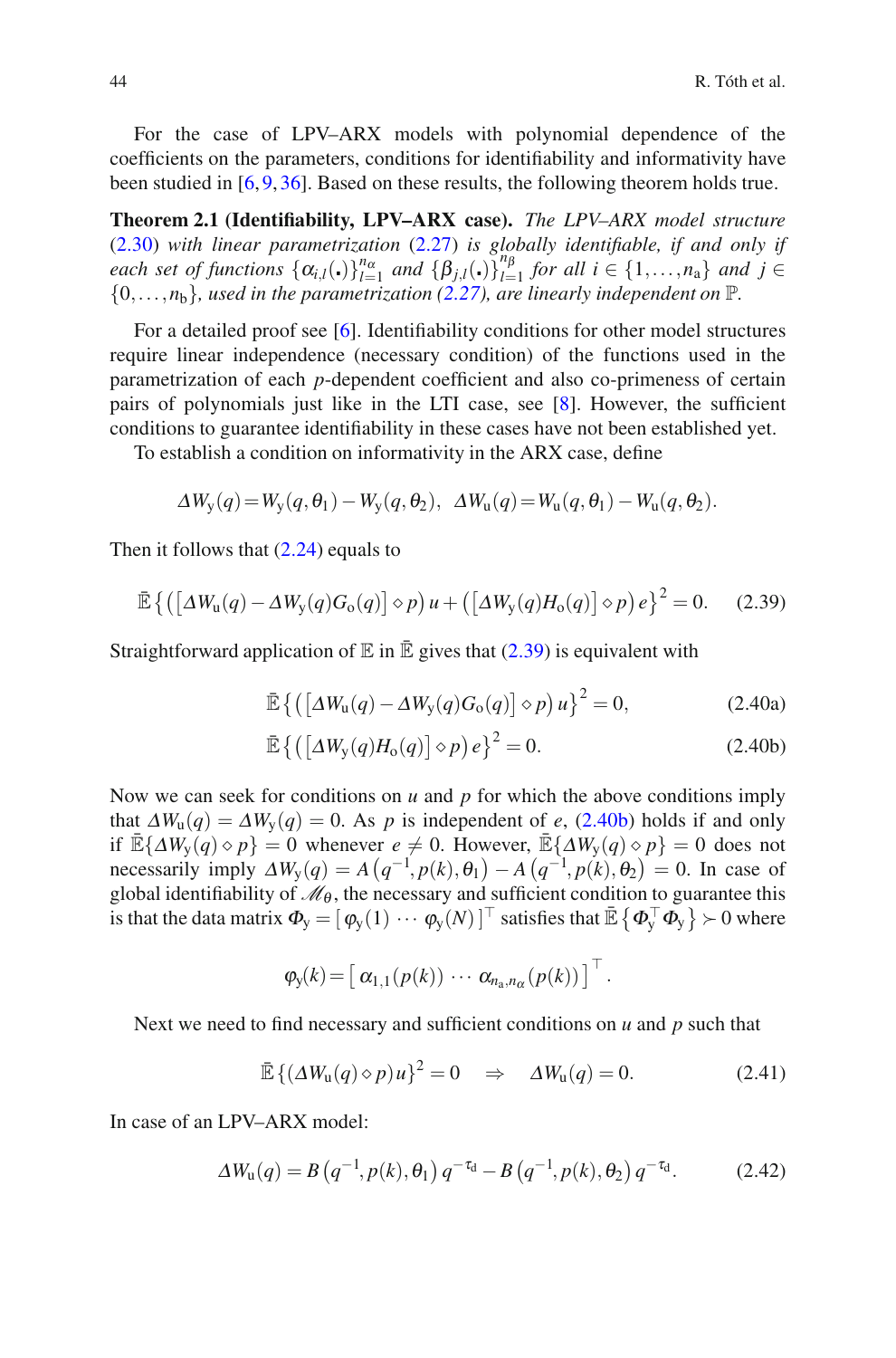Assume that the LPV–ARX model is globally identifiable. Now in order to guarantee that  $(2.41)$  holds with  $(2.42)$ , a necessary and sufficient condition is that  $\Phi_{\mathsf{u}} = [\varphi_{\mathsf{u}}(1) \cdots \varphi_{\mathsf{u}}(N)]^\top$  satisfies  $\bar{\mathbb{E}} \left\{ \Phi_{\mathsf{u}}^\top \Phi_{\mathsf{u}} \right\} \succ 0$  where

$$
\varphi_{\mathsf{u}}(k) = \left[ u(k-\tau_{\mathsf{d}}) \ \beta_{0,1}(p(k))u(k-\tau_{\mathsf{d}}) \ \cdots \ \beta_{n_{\mathsf{b}},n_{\beta}}(p(k))u(k-\tau_{\mathsf{d}}-n_{\mathsf{b}}) \right]^\top.
$$

**Theorem 2.2 (Informative dataset, LPV–ARX case).** *Given a globally identifiable LPV–ARX model structure* (2.30), denoted by  $\mathcal{M}_{\theta}$ , with linear parametrization (2.27)*, then a quasi-stationary data set*  $\mathcal{D}_N$  *generated by*  $\mathcal{S}_0 \in \mathcal{M}$  *is informative* w.r.t.  $\mathscr{M}_{\Theta}$ , if for  $\Phi_{\mathrm{u}} = [\varphi_{\mathrm{u}}(1) \cdots \varphi_{\mathrm{u}}(N)]^{\top}$  and  $\Phi_{\mathrm{y}} = [\varphi(1) \cdots \varphi(N)]^{\top}$  it holds that  $\mathbb{\bar{E}} \left\{\boldsymbol{\Phi}_{\boldsymbol{u}}^{\top} \boldsymbol{\Phi}_{\boldsymbol{u}}\right\} \succ 0$  and  $\mathbb{\bar{E}} \left\{\boldsymbol{\Phi}_{\boldsymbol{y}}^{\top} \boldsymbol{\Phi}_{\boldsymbol{y}}\right\} \succ 0$ .

Note that in case of a given data set  $\mathcal{D}_N$  with finite *N*, the above conditions translate to the existence of a set of time instances  $\mathcal{K}_v, \mathcal{K}_u \subseteq \{1, \ldots, N\}$  with Card( $\mathcal{K}_y$ ) =  $n_a n_\alpha = n_y$  and Card( $\mathcal{K}_u$ ) =  $(n_b + 1)(n_\beta + 1) = n_u$  such that  $\Phi_y$  =  $[\varphi_y(k_1) \cdots \varphi_y(k_{n_y})]^\top$  with  $\{k_1,\ldots,k_{n_y}\} = \mathcal{K}_y$  and  $\Phi_u = [\varphi_u(k_1) \cdots \varphi_u(k_{n_u})]^\top$  with  $\{k_1,\ldots,k_{n_u}\} = \mathcal{K}_u$  satisfy that  $\Phi_u^{\top} \Phi_u \succ 0$  and  $\Phi_y^{\top} \Phi_y \succ 0$ . Note that these conditions are the minimal conditions which are required to be satisfied by the data set  $\mathcal{D}_N$ to guarantee informativity. It is also possible to formulate these conditions w.r.t. typical scheduling trajectories to derive easily understandable design rules. This has been investigated in [6] where the above conditions are interpreted in case of piecewise and periodic scheduling trajectories. Informativity conditions for other type of model structures are in the focus of current research.

### **2.5 Identification with the LS Criterion**

Using the LS criterion  $(2.21)$ , in this section we will investigate the estimation of the LPV model structures introduced in Sect. 2.4 with linear parametrization. According to the available approaches in the literature, identification of  $(2.29a - c)$ can be investigated from two perspectives: *local* setting (identification for constant *p* and interpolation) and the *global* setting (identification with varying *p*). Here we will concentrate on global approaches as only this setting allows to address the minimization of the prediction error  $e_{\theta}$  which is our aim with the introduced PE framework. We will see that in the considered global PE setting, the predictor (2.19), w.r.t. each of the introduced model structures, can be rewritten as a linear or a pseudolinear regression. This yields that estimation of these structures is available via a (iterative) least-squares estimate. Alternatively, other nonlinear optimization schemes can also be applied in the absence of the linear-in-thecoefficients property of  $(2.19)$ . Furthermore, we will explore identification with *instrumental variables* (IV) in this context as well, showing why such approaches can be rather advantageous in the LPV case. In addition, consistency and variance properties of the estimated parameters will be also investigated.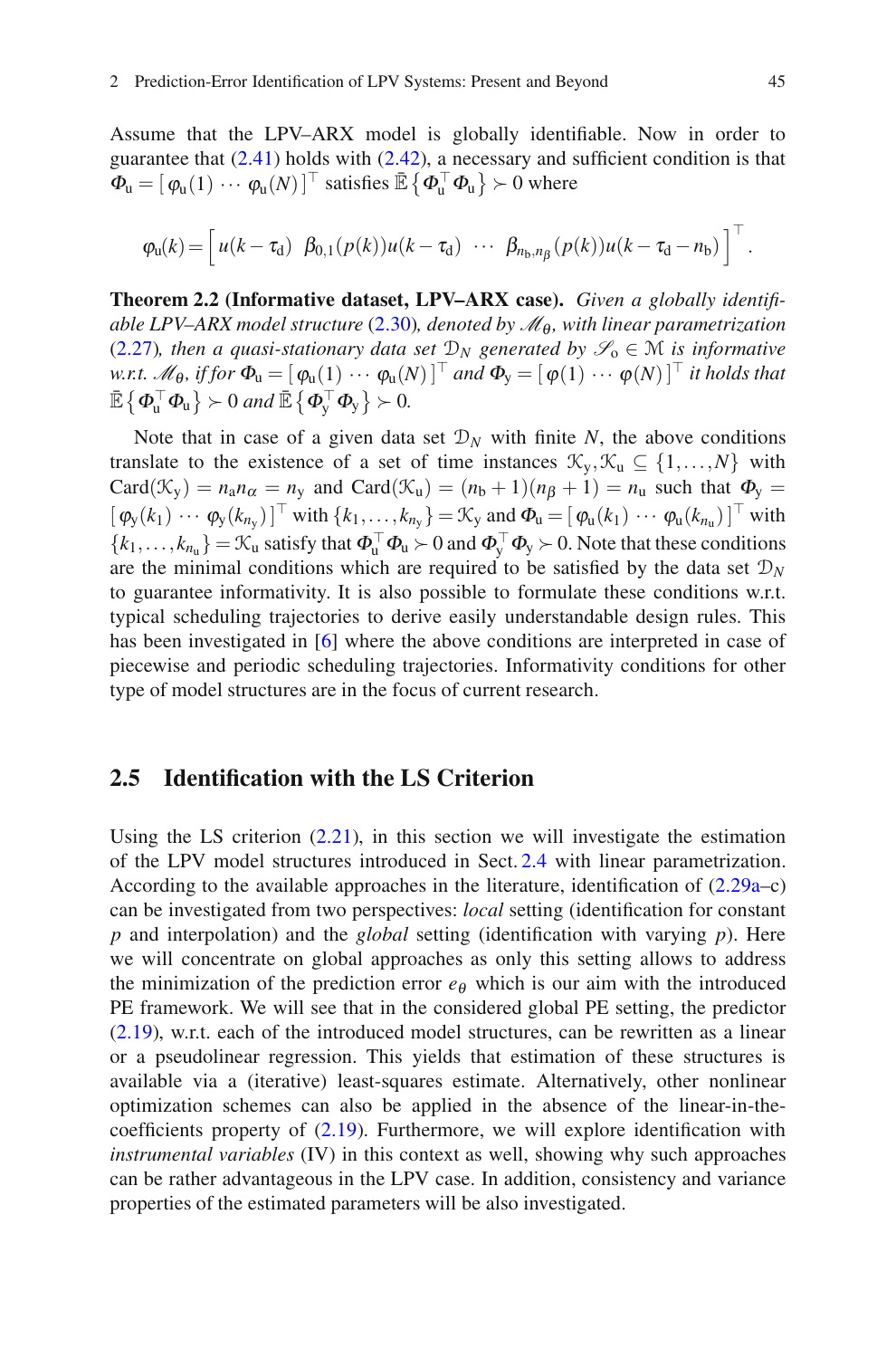### *2.5.1 Prediction-Error Based Identification in the ARX Case*

In terms of the considered global setting, we aim at the direct minimization of (2.21) in terms of the parametrized model structure  $(2.29a-c)$  using a dataset  $\mathcal{D}_N$  where *p* is varying. This data set is assumed to be informative w.r.t.  $(2.29a-c)$  to have a well-posed problem for identification. To fulfill our estimation objective, several approaches can be introduced for the various model structures given in Sect. 2.4. For the sake of clarity, we will study these estimation approaches step-by-step, starting from the most simplest case of ARX models where the estimation can be addressed via simple linear regression.

#### **2.5.1.1 Linear Regression**

Consider the LPV–ARX model structure (2.30). A particular property of this structure with the linear parametrization (2.27) of *A* and *B* is that the predictor (2.19) is linear in the parameters  $\theta = \theta_{g}$ , see (2.31), and hence can be written as

$$
\hat{y}(k | \theta, k - 1) = \varphi^{\top}(k)\theta, \qquad (2.43)
$$

where

$$
\varphi(k) = \left[ -y(k-1) - \alpha_{1,1}(p(k))y(k-1) \cdots - \alpha_{n_a,n_a}(p(k))y(k-n_a) \right]
$$

$$
u(k-\tau_d) \ \beta_{0,1}(p(k))u(k-\tau_d) \ \cdots \ \beta_{n_b,n_b}(p(k))u(k-\tau_d-n_b) \right]^\top.
$$
(2.44)

As (2.43) is a linear regression equation, thus by defining  $\Phi = [\varphi(1) \cdots \varphi(N)]^T$ and  $Y = [y(0) \cdots y(N)]^T$ , the minimum of (2.21) is unique and equal to

$$
\hat{\theta}_{\text{LS}} = \Phi^+ Y,\tag{2.45}
$$

if rank $(\Phi) = n_{\theta}$ , where  $\Phi^+ = \left(\frac{1}{N} \Phi^{\top} \Phi\right)^{-1} \frac{1}{N} \Phi^{\top}$  is the regularized *Moore–Penrose pseudoinverse*. This approach is summarized in terms of Algorithm 1. Equation (2.45) has been used in many works, e.g., [1], to estimate LPV–IO models, however, in the introduced PE framework it is justified that  $(2.45)$  is the minimizer of  $(2.21)$  in case of an LPV–ARX model structure. It is also important to mention that (2.43) can be also considered as an LTI *multiple-output multiple-input* (MIMO) ARX model with "virtual" input and output signals  $\{\beta_{i,l}(p)u\}$  and  $\{\alpha_{i,l}(p)y\}$ .

To get an insight of the stochastic behavior of the LS estimator (2.45), assume that  $\mathscr{G}_0 \in \mathcal{G}$  and consider the "optimal" residual error  $e_{\theta_0}$ , which based on (2.43) is

$$
e_{\theta_0}(k) = y(k) - \hat{y}(k | \theta_0, k - 1) = y(k) - \varphi^{\top}(k)\theta_0.
$$
 (2.46)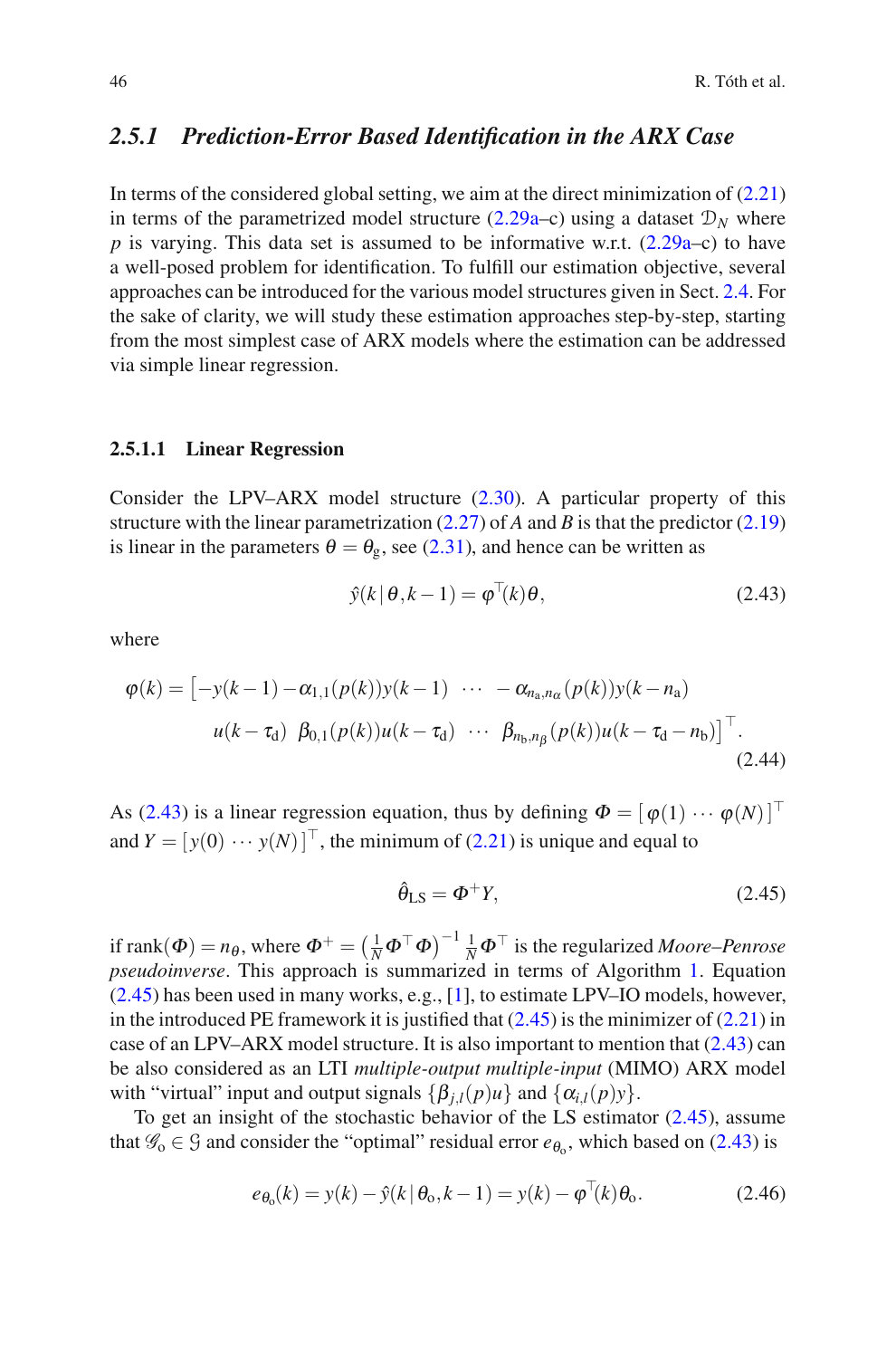#### **Algorithm 1:** LPV–ARX identification, LS global method

- **Require:** a data record  $\mathcal{D}_N = \{u(k), y(k), p(k)\}_{k=1}^N$  of  $\mathcal{S}_0$ , the LS identification criterion *V*, and the LPV–ARX model structure  $(2.30)$  with linear parametrization  $(2.27)$  and parameters  $\theta = [a_{1,0} \cdots a_{n_a,n_a} b_{0,0} \cdots b_{n_b,n_b}] \in \mathbb{R}^{n_\theta}$ . Assume that  $\mathcal{D}_N$  is informative w.r.t.  $(2.30)$  and  $(2.30)$  is globally identifiable.
- 1: calculate the signals  $x_{i,l} = -\alpha_{i,l}(p)q^{-i}y$  and  $x_{j+n_1,l} = \beta_{j,l}(p)q^{-j-\tau_d}u$  and let  $\varphi = [x_{0,0} \cdots x_{n_{a}+n_{b}+1,n_{\beta}}]^{\top}$  giving that  $y(k) = \varphi^{\top}(k)\theta + e_{\theta}(k)$ .
- 2: estimate  $\theta$  in terms of  $\hat{\theta} = \arg \min_{\theta} V(\theta, \mathcal{D}_N)$ . In case of (2.21),  $\hat{\theta} = \Phi^+ Y$  with  $Y = [y^\top (1) \cdots y^\top (N)]^\top$  and  $\Phi = [\varphi(1) \cdots \varphi(N)]^\top$ .
- 3: **return** estimated model (2.30).

As a consequence,  $(2.45)$  satisfies that

$$
\hat{\theta}_{\text{LS}} = \theta_{\text{o}} + \left(\sum_{k=1}^{N} \varphi(k) \varphi^{\top}(k)\right)^{-1} \sum_{k=1}^{N} \varphi(k) e_{\theta_{\text{o}}}(k). \tag{2.47}
$$

Equation (2.47) yields that  $\hat{\theta}_{LS}$  is a consistent estimate of  $\theta_{0}$  (unbiased for finite data) if the following conditions are respected:

$$
\bar{\mathbb{E}}\left\{\varphi(k)\varphi^{\top}(k)\right\} \succ 0 \quad \text{and} \quad \bar{\mathbb{E}}\left\{\varphi(k)e_{\theta_0}(k)\right\} = 0. \tag{2.48}
$$

While the first condition is satisfied in case  $\mathcal{D}_N$  is informative w.r.t. (2.30), the second condition only holds if  $e_{\theta_0}$  is a white noise. Unfortunately, this is only true when the data-generating system  $\mathcal{S}_0$  itself has an ARX noise structure. In that case, based on the classical proofs, it is possible to show that if the model set M is uniformly asymptotically stable w.r.t. a compact  $\Theta$  and it is globally identifiable, then under the assumption that the data set  $\mathcal{D}_N$  is informative and quasistationary, the estimates  $\hat{\theta} \to \hat{\theta}_* = \arg\min_{\theta \in \Theta} \mathbb{E}\{\|\mathcal{e}_{\theta}\|_{\ell_2}^2\}$  with probability 1 where  $\theta_*$  is unique [25]. Furthermore, if  $\theta_0 = \theta_{0,g}$  associated with  $G_0$  satisfies that  $\theta_0 \in \Theta$ , then  $\theta_* = \theta_0$ . This proves consistency and convergence of the estimation. In case of noisy observation of *p*, convergence of the LS estimates can be shown, but in general, consistency does not hold (see [3] for a motivation). It has been recently shown that his problem can be circumvented by using a regressor with estimated moment functions associated with *p*∗, see [25] for further details.

In practice, the ARX modeling assumption often appears to be rather restrictive. Even though it might be a fair assumption to consider that the process is well parametrized by (2.29a), the noise model  $A(q^{-1}, p(k), \theta_g) v(k) = e(k)$  is often not rich enough to capture  $v_0$ . Indeed, in most cases, there is no reasonable explanation to justify why the noise  $v_0$  and the process part of  $\mathscr{S}_0$  should contain the same dynamics and nonlinearities. In terms of estimation, this means that using the LS method in practice will most often lead to biased estimates. Consequently, some methods have been developed in order to cope with the error induced by this invalid assumption on the noise. A method proposed in [3] and relying on an instrumental variable approach is described in the next section.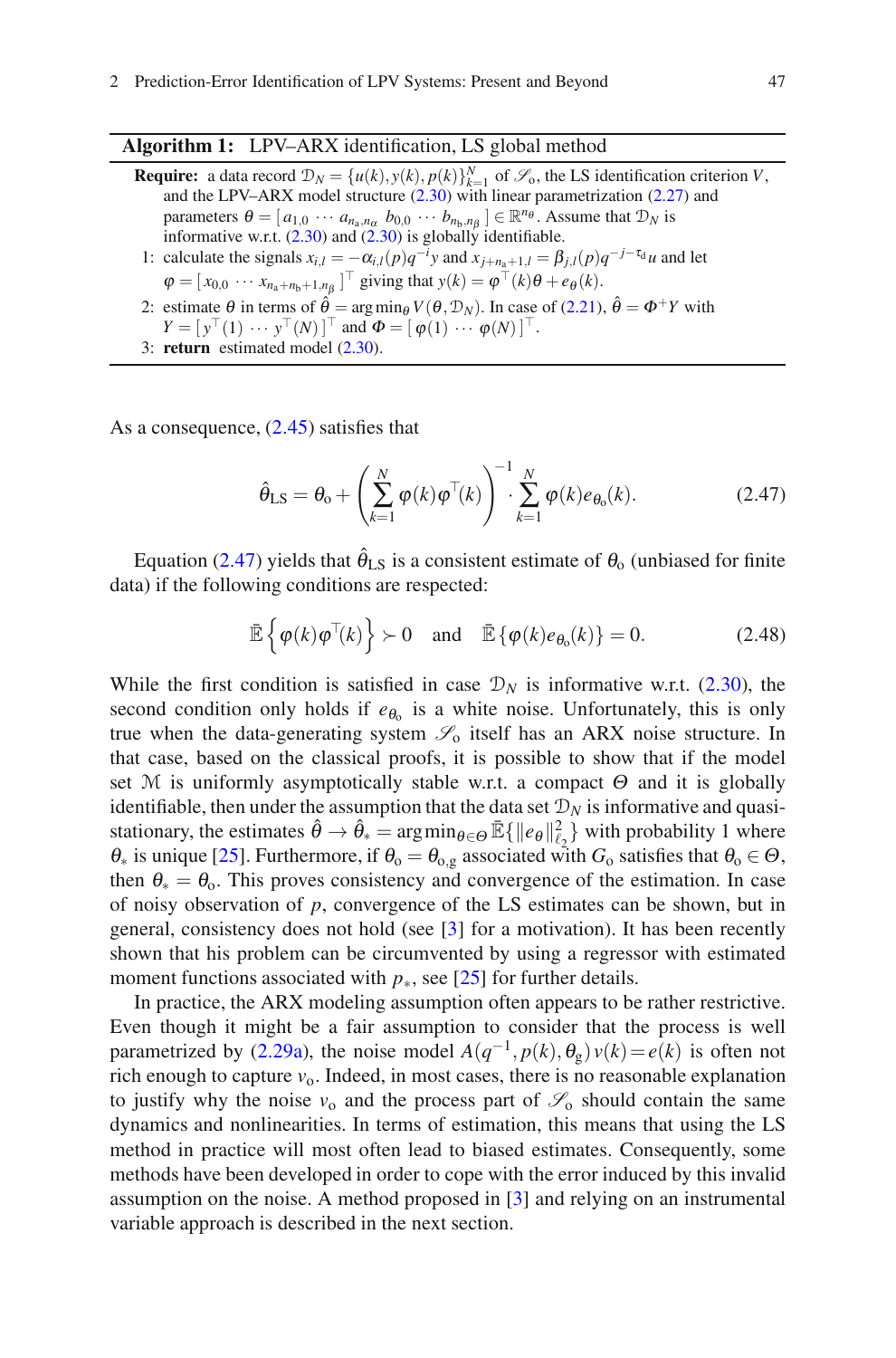#### **2.5.1.2 Instrumental Variable Approach**

The original aim of instrumental variable methods is to cope with the fact that in most cases,  $e_{\theta_0}$  is a colored process. The idea is to introduce an instrument  $\zeta : \mathbb{Z} \to \mathbb{R}^{n_{\theta}}$  which is used to produce a consistent estimate independently on the noise model taken. The IV estimate is given as

$$
\hat{\theta}_{\text{IV}} = \left(\sum_{k=1}^{N} \zeta(k)\varphi^{\top}(k)\right)^{-1} \sum_{k=1}^{N} \zeta(k)y(k),\tag{2.49}
$$

which implies that

$$
\hat{\theta}_{\rm IV} = \theta_{\rm o} + \left(\sum_{k=1}^{N} \zeta(k)\varphi^{\top}(k)\right)^{-1} \sum_{k=1}^{N} \zeta(k)e_{\theta_{\rm o}}(k). \tag{2.50}
$$

Therefore, and similarly to the LS solution,  $\hat{\theta}_{IV}$  is a consistent estimate of  $\theta_{0}$  if

$$
\mathbb{E}\left\{\zeta(k)\varphi^{\top}(k)\right\} \succ 0 \quad \text{and} \quad \mathbb{E}\left\{\zeta(k)e_{\theta_0}(k)\right\} = 0. \tag{2.51}
$$

There is a considerable amount of freedom in the choice of an instrument respecting these conditions. In the LTI context, the choice of the instrument has been widely studied and most of the advanced IV methods offer similar performance as extended LS methods or other PE minimization methods (see  $[17, 20]$ ). A particularly interesting fact is that, under the ARX model assumption, the variance of the IV estimate is minimal if the instrument is chosen as the noise-free version of the regressor [21]. In other words, when directly applying the IV theory to the LPV–ARX model (2.30) (the LPV–ARX model can be seen as an LTI model), the optimal IV estimate is given by

$$
\hat{\theta}_{\text{IV}}^{\text{opt}} = \left(\sum_{k=1}^{N} \zeta_{\text{opt}}(k) \varphi^{\top}(k)\right)^{-1} \sum_{k=1}^{N} \zeta_{\text{opt}}(k) y(k), \tag{2.52}
$$

where the optimal instrument is defined as:

$$
\zeta_{\rm opt}(k) = \left[ -\breve{y}_0(k-1) - \alpha_{1,1}(p(k))\breve{y}_0(k-1) \cdots - \alpha_{n_a,n_a}(p(k))\breve{y}_0(k-n_a) \right]
$$
  

$$
u(k-\tau_d) \beta_{0,1}(p(k))u(k-\tau_d) \cdots \beta_{n_b,n_b}(p(k))u(k-\tau_d-n_b) \right].
$$
 (2.53)

Here  $\check{y}_o$  denotes the noise-free output of the data-generating system  $\mathscr{S}_o$  which is a priori unknown in practice. Consequently, often an estimate of  $\check{y}_o$  is applied as an instrument, like the simulated output of a previously obtained model estimate which in turn can be refined iteratively. Note that if  $\mathscr{S}_0 \in \mathcal{M}$ , then both the IV solution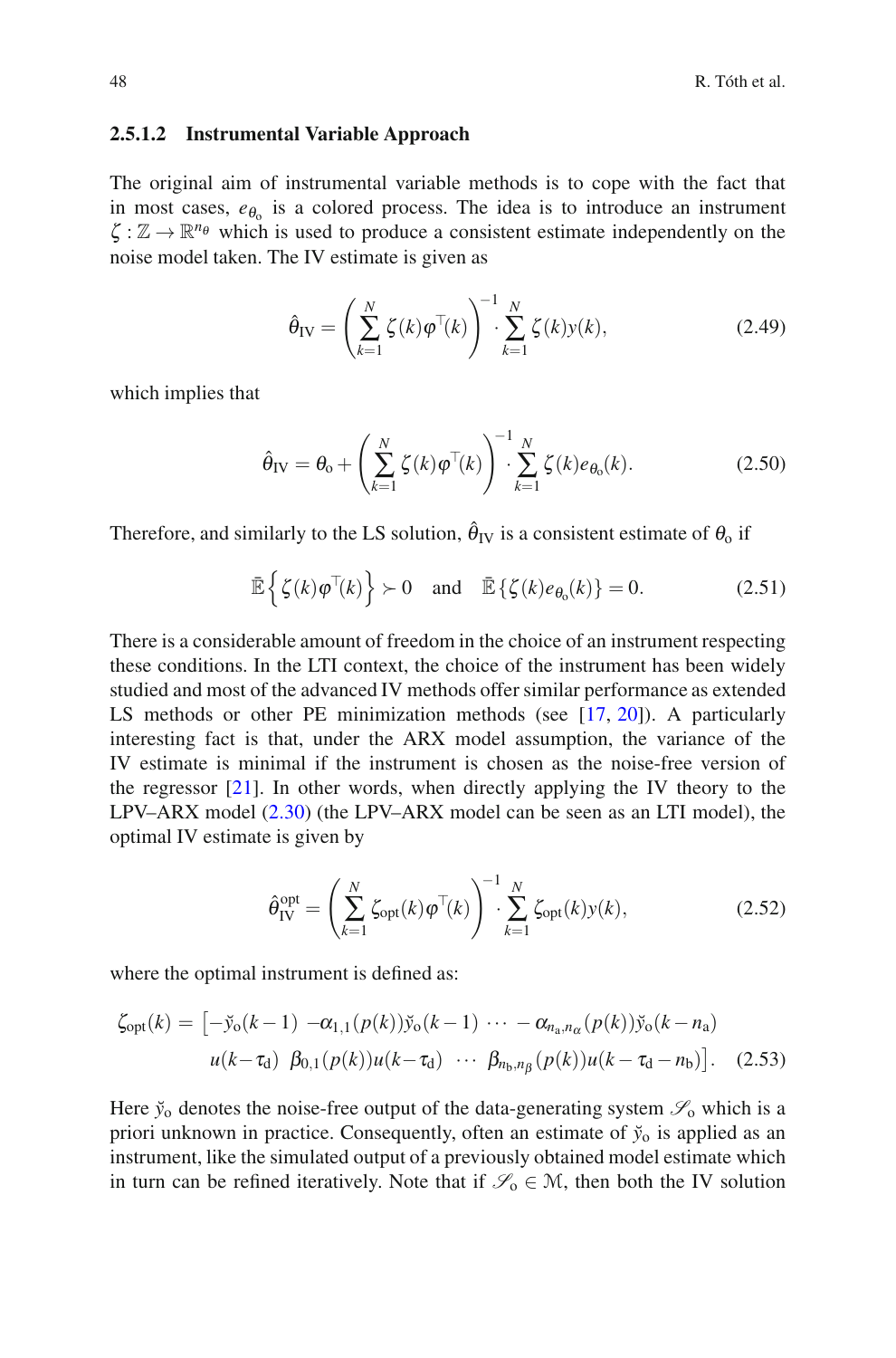(2.52) and the LS solution (2.47) are consistent and statistically optimal (minimum variance and unbiased). Furthermore, consistency of (2.52) also holds in the *p*-noisy case, see [3].

To construct the optimal instrument  $\zeta_{\text{opt}}$ , a particular approach is the IV4 method  $[16]$ , proposed in the LPV case in  $[3]$ . In this approach, the instrument is built using the simulated data generated from an estimated auxiliary ARX model. This method is given in detail by Algorithm 2. In [3], it was shown that in case

#### **Algorithm 2:** LPV–ARX identification, IV4 global method

- **Require:** a data record  $\mathcal{D}_N = \{u(k), y(k), p(k)\}_{k=1}^N$  of  $\mathcal{S}_0$ , the LS identification criterion *V*, and the LPV–ARX model structure (2.30) with linear parametrization (2.27) and parameters  $\theta = [a_{1,0} \cdots a_{n_a,n_a} b_{0,0} \cdots b_{n_b,n_b}] \in \mathbb{R}^{n_\theta}$ . Assume that  $\mathcal{D}_N$  is informative w.r.t.  $(2.30)$  and  $(2.30)$  is globally identifiable on  $\Theta$ .
- 1: estimate an LPV–ARX model by Algorithm 1.
- 2: generate an estimate  $\hat{y}_0(k)$  of  $\check{y}_0(k)$  based on the resulting ARX model of the previous step.
- 3: build an instrument based on  $\hat{y}_0(k)$  and then estimate  $\theta$  via (2.49).
- 4: **return** estimated model (2.30).

 $\mathscr{S}_0$  corresponds to an LPV–OE model ( $v_0 = e_0$ ), Algorithm 2 leads to an unbiased estimate. Moreover, like in the LTI case, any structural modeling error of the noise results in a bias for the LS estimate while, using this IV method, only the variance of  $\hat{\theta}_{IV}$  is increased. Nevertheless, the bigger the difference between the true noise process and the noise model assumed is, the higher the resulting variance in the IV estimate is. Depending on the size *N* of the dataset, the variance increase of the IV estimate can lead to worse results than by the LS estimator (for which the variance is known to remain low). Consequently, it is highly important to assume a noise model asrealistic as possible in the first place. In the LTI case, many IV methods are dedicated to more general noise models such as OE or BJ [39]. In Sect. 2.5.2.3, we consider some available methods for LPV–OE and LPV–BJ model structures which were introduced in [13].

#### **2.5.1.3 Estimation of FIR and OBF Models**

Even if LPV–FIR and OBF models have different representation capabilities than ARX models, if the noise  $v_0$  is assumed to be zero mean and white, the one-stepahead predictor can be written as a liner regression similar to  $(2.43)$  where

$$
\varphi(k) = \begin{bmatrix} u(k) & \alpha_{0,1}(p(k))u(k) & \cdots & \alpha_{n_f,n_\alpha}(p(k))u(k-n_f) \end{bmatrix}^\top.
$$
 (2.54)

Due to this fact, the LS approach can be used to estimate such models and as the regressor does not contain any output terms, the LS estimate is consistent even if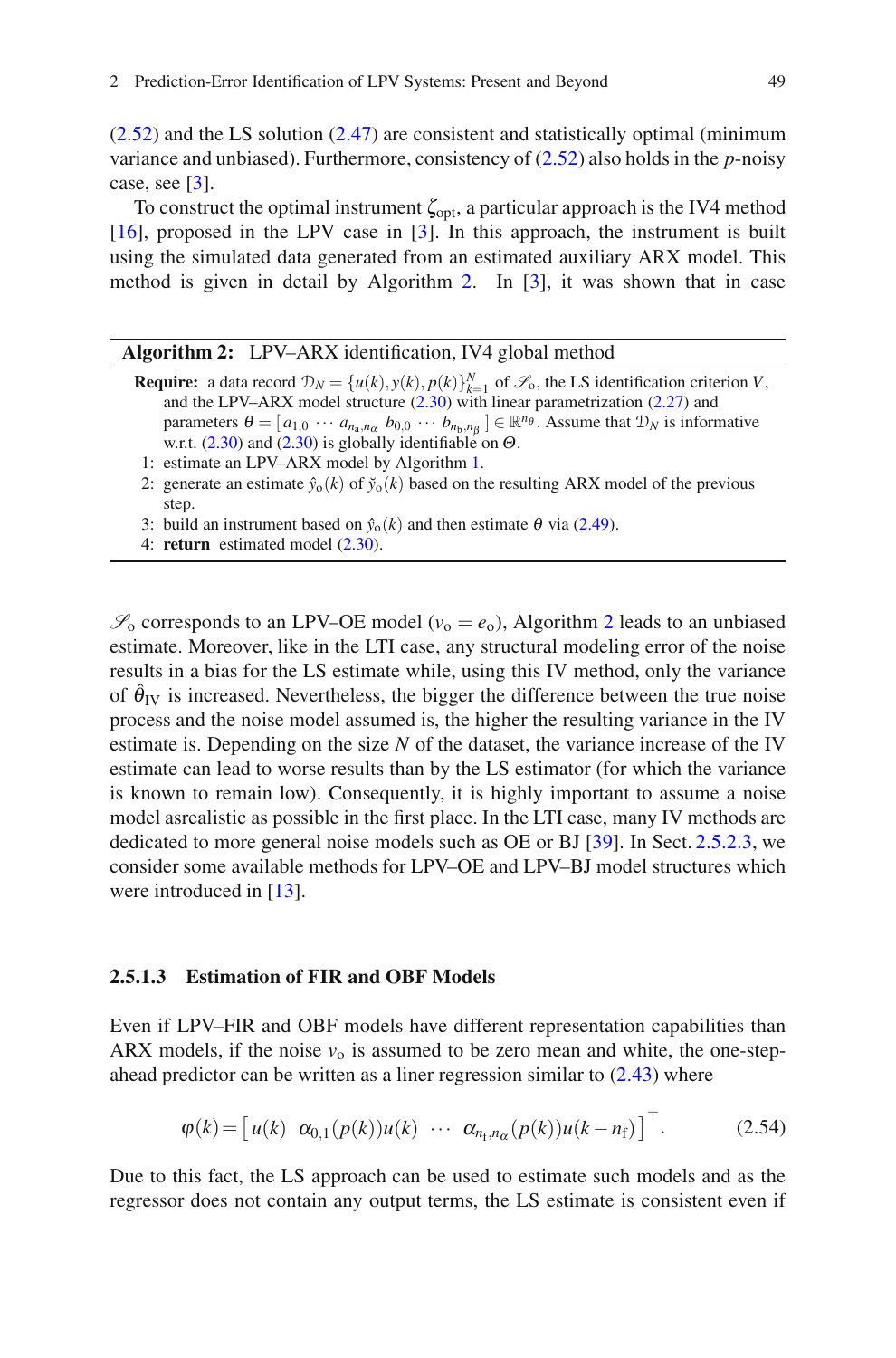the noise  $v_0$  is not white or  $p$  is polluted by noise, till these noise effects are not correlated with *u*. However, in case of OBF models, the selection of the basis set  ${\phi_i(q)}_{i=1}^{n_w}$  has a paramount importance as it governs the size of parametrization and the approximation error directly. To provide a computationally attractive data-driven selection of efficient sets of basis functions, a *Fuzzy clustering* based approach has been proposed in [28]. For more on LPV–OBF models and issues of basis selection and identification, see [23, 28].

# *2.5.2 Prediction-Error Based Identification with General Noise Models*

Next we consider the global identification of model structures which utilize extended noise models to increase the validity of the noise modeling. Unfortunately, due to the more complicated noise models, the linear-in-the-coefficient property is lost in these cases, causing  $(2.22)$  to be a nonlinear optimization problem whose solution is more complicated than in the previous case. First a particular idea of rewriting the one-step-ahead predictor as a pseudolinear regression is extended from the LTI framework to the LPV case, allowing to derive a computationally attractive solution. Then we also consider general nonlinear optimization to solve the estimation problem. Finally, it is shown how the IV approach can offer a simple solution for the estimation of  $\theta$  in case of a more general noise model than in Sect. 2.5.1.2.

#### **2.5.2.1 Pseudolinear Regression**

Consider first the LPV–ARMAX case, where *A*,*B*,*D* are (linearly) parametrized as in (2.27). By multiplying (2.19) with  $D(q^{-1}, p(k), \theta_h)$  on the left, it follows that  $D(q^{-1}, p(k), \theta_h) \sum_{j=0}^{\infty} (1 - D(q^{-1}, p(k), \theta_h))^j = 1$  and hence

$$
D(q^{-1}, p(k), \theta_{\rm h}) \hat{y}(k | \theta, k - 1) = B(q^{-1}, p(k), \theta_{\rm g}) u(k - \tau_{\rm d}) + (D(q^{-1}, p(k), \theta_{\rm h}) - A(q^{-1}, p(k), \theta_{\rm g})) y(k)
$$
\n(2.55)

in terms of the subpredictors (2.32a–b). By adding  $(1 - D(q^{-1}, p(k), \theta_h))\hat{y}(k | \theta)$  to both sides of  $(2.55)$  and using  $(2.18)$ ,  $(2.19)$  is equivalent with

$$
\hat{y}(k | \theta, k - 1) = B(q^{-1}, p(k), \theta_{g}) u(k - \tau_{d}) + (1 - A(q^{-1}, p(k), \theta_{g})) y(k) + (D(q^{-1}, p(k), \theta_{h}) - 1) e_{\theta}(k).
$$
\n(2.56)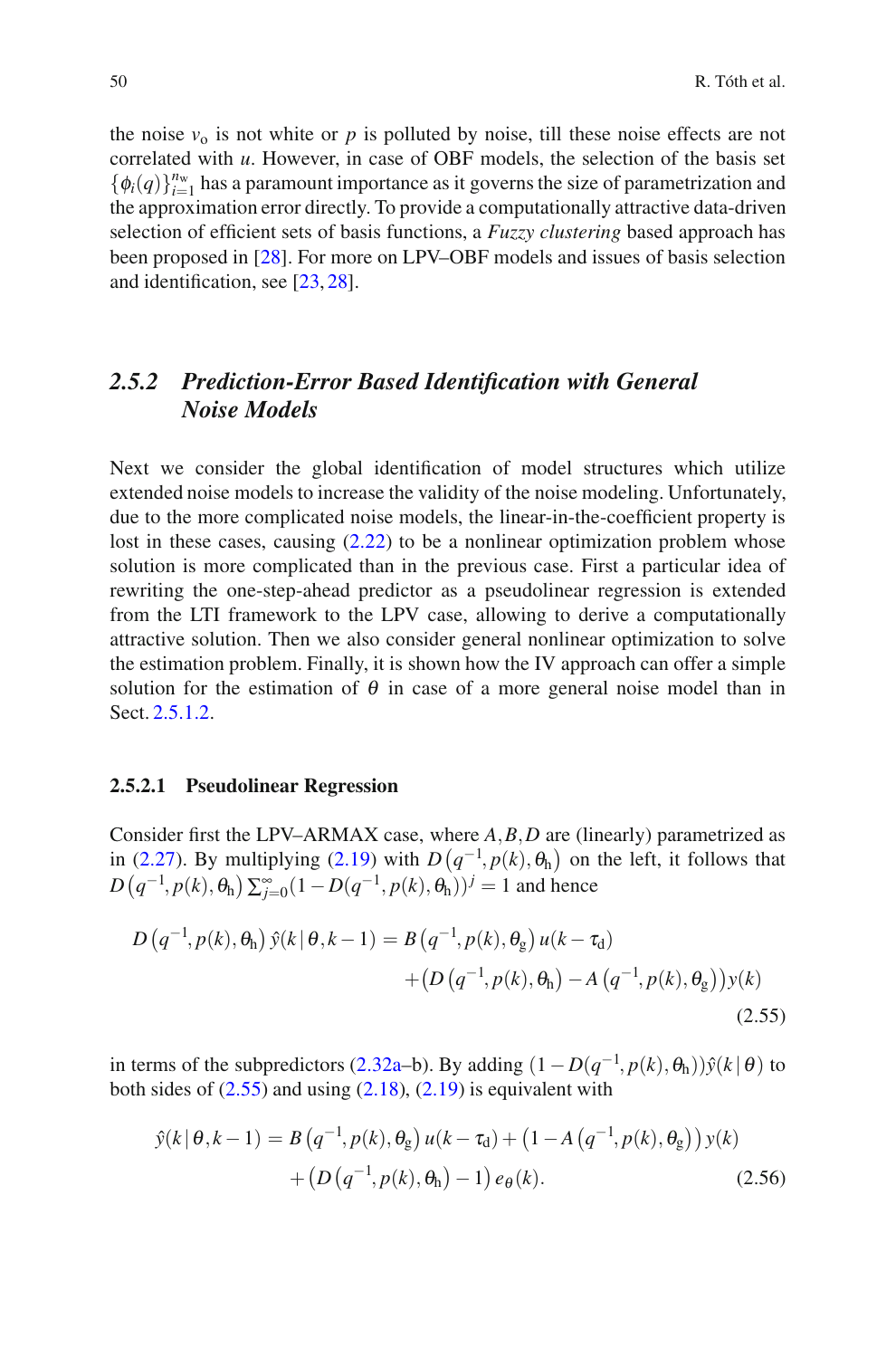Then by considering a regressor  $\varphi^{\top}(k | \theta)$  defined as before (see (2.44)), but extended with  $\delta_{1,1}(p(k))e_{\theta}(k-1),...,\delta_{n_d,n_{\delta}}(p(k))e_{\theta}(k-n_d)$ , the predictor (2.56) can be rewritten as

$$
\hat{y}(k | \theta, k - 1) = \varphi^{\top}(k | \theta) \theta.
$$
\n(2.57)

This equation corresponds to a *pseudolinear regression*, hence minimization of (2.21) follows by an iterative LS approach where an estimate of  $e_{\theta}(k)$  is generated by a model obtained in a previous iteration, see Algorithm 3.

#### **Algorithm 3:** LPV–ARMAX identification, iterative LS global method

- **Require:** a data record  $\mathcal{D}_N = \{u(k), y(k), p(k)\}_{k=1}^N$  of  $\mathcal{S}_0$ , the LS identification criterion *V*, and the LPV–ARMAX model structure (2.29a–c) with  $C(q^{-1}, p(k), \theta_h) \triangleq A(q^{-1}, p(k), \theta_g)$ and linear parametrization (2.27) with parameters  $\theta = [a_{1,0} \cdots b_{n_b,n_b} d_{1,0} \cdots d_{n_d,n_b}]$ ∈  $\mathbb{R}^{n_{\theta}}$ . Assume that  $\mathcal{D}_N$  is informative w.r.t. (2.29a–c) and (2.29a–c) is globally identifiable on Θ.
- 1: estimate an ARX model by Algorithm 1 resulting in  $\hat{\theta}_{g}^{(0)}$ . Set  $D\left(q^{-1}, p(k), \theta_{h}^{(0)}\right) = 1$ ,

$$
\hat{\theta}^{(0)} = \left[ \left( \hat{\theta}_{g}^{(0)} \right)^{\top} \left( \hat{\theta}_{h}^{(0)} \right)^{\top} \right]^{\top} \text{ and } \tau = 0.
$$
\n**repeat**

#### $2:$

- 3: generate an estimate  $\hat{e}_{\theta}^{(\tau)}(k)$  based on the resulting model of the previous step, i.e.,  $\hat{\theta}^{(\tau)}$ .
- 4: calculate the signals  $x_{i,l} = -\alpha_{i,l}(p)q^{-i}y$ ,  $x_{j+n_a+1,l} = \beta_{j,l}(p)q^{-j-\tau_d}u$  and *xi*+*n*a+*n*b+1,*<sup>l</sup>* = −δ*i*,*l*(*p*)*q*−*<sup>i</sup> e*ˆ (τ) <sup>θ</sup> and let <sup>ϕ</sup><sup>τ</sup> = [ *x*0,<sup>0</sup> ··· *xn*a+*n*b+*n*d+1,*n*<sup>δ</sup> ] .
- 5: estimate  $\theta$  in terms of  $\hat{\theta}^{(\tau+1)} = \Phi_\tau^+ Y$  with  $Y = \left[ y^\top (1) \cdots y^\top (N) \right]^\top$  and  $\Phi_{\tau} = \left[\varphi_{\tau}(1) \cdots \varphi_{\tau}(N)\right]^{\top}$ . Increase  $\tau$  by 1.
- 6: **until**  $\hat{\theta}_{\tau}$  has converged or the maximum number of iterations is reached.
- 7: **return** estimated model (2.29a–c).

Now consider the LPV–OE case. In this case,  $\theta_h = \emptyset$  and (2.19) read as

$$
\hat{y}(k | \theta, k - 1) = \sum_{i=0}^{\infty} \left( 1 - A\left( q^{-1}, p(k), \theta_{g} \right) \right)^{i} B\left( q^{-1}, p(k), \theta_{g} \right) q^{-\tau_{d}} u(k). \tag{2.58}
$$

Define  $\breve{y} = (G(q, \theta_g) \diamond p)u$  as the noise-free output of the LPV–OE model. Then, (2.58) can be rewritten as

$$
\hat{y}(k | \theta, k - 1) = (1 - A(q^{-1}, p(k), \theta_{g}))\check{y}(k) + B(q^{-1}, p(k), \theta_{g})q^{-\tau_{d}}u(k). \quad (2.59)
$$

This gives the idea again to introduce the regressor

$$
\varphi^{\top}(k|\theta) = [-\breve{y}(k-1) - \alpha_{1,1}(p(k))\breve{y}(k-1) \cdots - \alpha_{n_a,n_a}(p(k))\breve{y}(k-n_a) \nu(k-\tau_d) \beta_{0,1}(p(k))u(k-\tau_d) \cdots \beta_{n_b,n_b}(p(k))u(k-\tau_d-n_b)], (2.60)
$$

to write  $(2.59)$  in the form of  $(2.57)$ . Again an iterative LS algorithm, similar to Algorithm (3), can be introduced to obtain an estimate.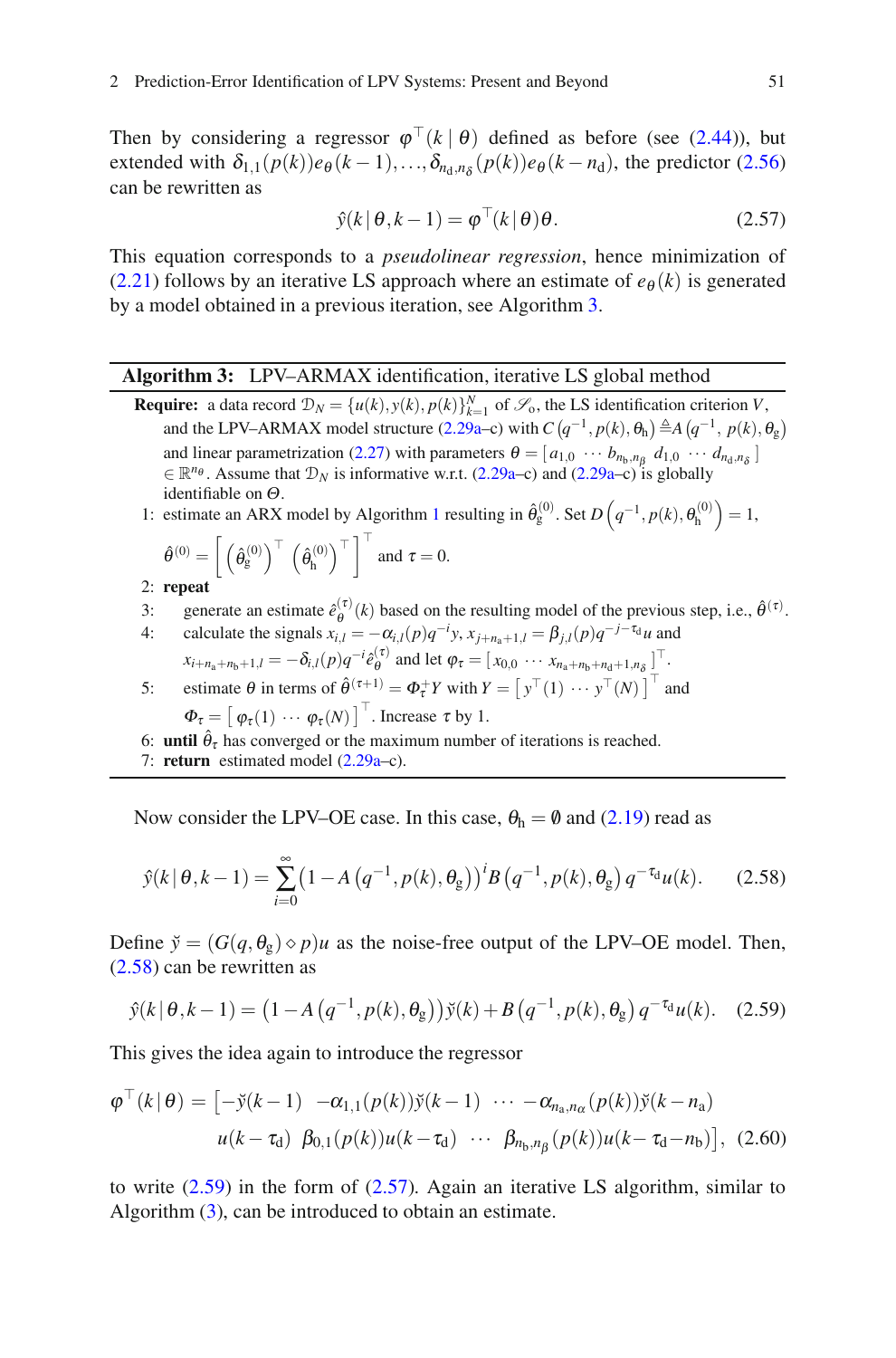A pseudolinear regression form can be obtained for the LPV–BJ case by combining the approaches of the ARMAX and OE cases. In the LPV–BJ case

$$
\hat{y}(k | \theta, k-1) = (W_u(q, \theta) \diamond p)(k)u(k) + (W_y(q, \theta) \diamond p)(k)y(k), \quad (2.61)
$$

where the subpredictors are defined by (2.37a–b). Again introduce  $\breve{y} = (G(q, \theta_g) \diamond$ *p*)*u* as the noise-free model output and multiply (2.61) with  $D(q^{-1}, p(k), \theta_h)$  on the left giving:

$$
D(q^{-1}, p(k), \theta_{\rm h}) \hat{y}(k | \theta, k - 1) = C(q^{-1}, p(k), \theta_{\rm h}) \check{y}(k) + D(q^{-1}, p(k), \theta_{\rm h}) y(k) - C(q^{-1}, p(k), \theta_{\rm h}) y(k).
$$
 (2.62)

As  $e_{\theta}(k) = y(k) - \hat{y}(k | \theta, k - 1)$ , we can write

$$
e_{\theta}(k) = (1 - D(q^{-1}, p(k), \theta_{h})) e_{\theta}(k) + C(q^{-1}, p(k), \theta_{h}) (y(k) - \breve{y}(k)).
$$
 (2.63)

Note that *C* is monic. We also know that

$$
\breve{y} = (1 - A(q^{-1}, p(k), \theta_{g})) \breve{y}(k) + B(q^{-1}, p(k), \theta_{g}) u(k).
$$
 (2.64)

Let  $\xi = y - \tilde{y}$ , then (2.63) reads as

$$
e_{\theta}(k) = y(k) - \varphi^{\top}(k \mid \theta)\theta, \qquad (2.65)
$$

where

$$
\varphi^{T}(k) = \left[ -\breve{y}(k-1) -\alpha_{1,1}(p(k))\breve{y}(k-1) \cdots -\alpha_{n_{a},n_{\alpha}}(p(k))\breve{y}(k-n_{a}) \right. \n\mu(k-\tau_{d}) \beta_{0,1}(p(k))\mu(k-\tau_{d}) \cdots \beta_{n_{b},n_{\beta}}(p(k))\mu(k-\tau_{d}-n_{b}) \n- \xi(k-1) -\gamma_{1,1}(p(k))\xi(k-1) \cdots -\gamma_{n_{c},n_{\gamma}}(p(k))\xi(k-n_{c}) \neq(\kappa-1) \delta_{1,1}(p(k))e_{\theta}(k-1) \cdots \delta_{n_{d},n_{\delta}}(p(k))e_{\theta}(k-n_{d}) \right].
$$
\n(2.66)

As  $e_{\theta}(k) = y(k) - \hat{y}(k | \theta, k - 1)$ , (2.65), can be written as (2.57). Again an iterative LS algorithm, similar to Algorithm (3) can be introduced to obtain an estimate.

As we could see, despite noncommutativity of the time operator *q*, the rather complicated LPV model structures in the considered PE setting could have been relatively easily transformed to a pseudo linear regression form, hence their estimation is available by different iterative schemes. However, there is a particular difficulty to establish consistency and convergence results w.r.t. these schemes. Namely, the optimal regressor is required by the linear regression form to achieve such properties. However, as these items are approximated, we can analyze the estimation properties only in the case if the corresponding iterative approximations have converged. Such convergence properties, just like in the LTI case, are not fully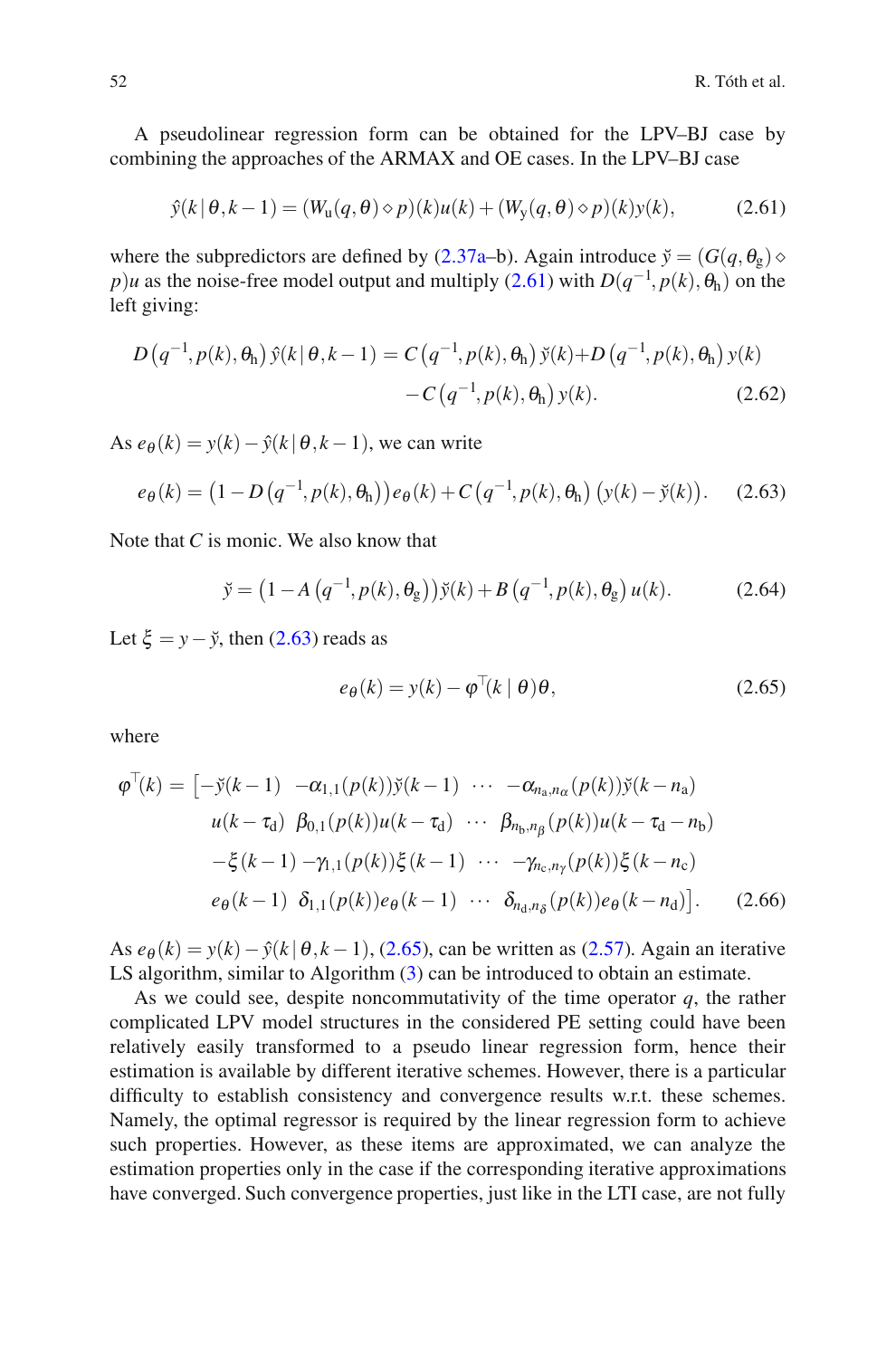understood in general. In terms of application of these approaches, it has a prime importance that convergence is quite sensitive on the modeling assumption and the largeness of parametrization which are typically ill-chosen in most applications. Nevertheless, the introduced schemes, if they converge, provide computationally efficient estimation approaches in the considered context.

#### **2.5.2.2 Nonlinear Optimization**

Alternatively, minimization of  $(2.21)$  is available by general nonlinear optimization methods, like gradient-based minimization which can be applied directly computing the partial derivatives of the predictor  $(2.19)$  w.r.t.  $\theta$ . Even the advanced LSQNONLIN approach of MATLAB can be directly used to obtain an estimate. As the application of these nonlinear optimization schemes only extends to the solution of the underlaying optimization problem, these approaches are not presented in detail. However, there are two particular difficulties that can hinder the application of nonlinear optimization schemes:

- 1. In case of over-parametrization of the scheduling dependencies, the number of possible saddle points of  $(2.21)$  can seriously increase which can slow down or even prevent the convergence to the global optimum.
- 2. In case of large-scale systems, the computational time can be substantial compared to other approaches.

#### **2.5.2.3 Instrumental Variable Approach**

As the alternative of the previous estimation method, we can also introduce an instrumental variable approach that makes possible the direct identification of LPV– BJ models with *p*-independent noise part. Hence it improves considerably the achievable variance of the IV4 method in case of more complicated noise processes. To derive such an improved IV scheme, we first start with rewriting the process equation (2.29a) as

$$
F(q^{-1}, \theta_{g}) \breve{y}(k) + \sum_{i=1}^{n_{a}} \sum_{l=1}^{n_{\alpha}} a_{i,l} \tilde{y}_{i,l}(k) = \sum_{j=0}^{n_{b}} \sum_{l=0}^{n_{\beta}} b_{j,l} \tilde{u}_{j,l}(k),
$$
 (2.67)

where  $F(q^{-1}, \theta_{g}) = 1 + \sum_{i=1}^{n_a} a_{i,0} q^{-i}$  is an LTI filter,  $\tilde{y}_{i,l}(k) = \alpha_{i,l}(p(k))\tilde{y}(k - i)$  and  $\tilde{u}_{j,l}(k) = \beta_{j,l}(p(k))u(k - j - \tau_d)$ . Note that in this way the process part is rewritten as a MISO LTI model with  $n_a n_a + (n_b + 1)(n_b + 1)$  input signals  $\{\tilde{y}_{i,l}\}_{l=1,l=1}^{n_a, n_a}$  and  ${\{\tilde{u}_{j,l}\}}_{j=0,l=0}^{n_b,n_b}$ . However, this is not a representation of the original LPV behavior of (2.29a) as it contains lumped output terms. As a second step, assume that the noise part is not dependent on *p*, hence it is modeled as a stable LTI filter  $H(q, \theta_h)$  =  $D(q^{-1},\theta_{\rm h})$  /*C*  $(q^{-1},\theta_{\rm h})$ , which is a technical assumption we need to take to derive the intended approach. Given the fact that the polynomial operator *F* commutes in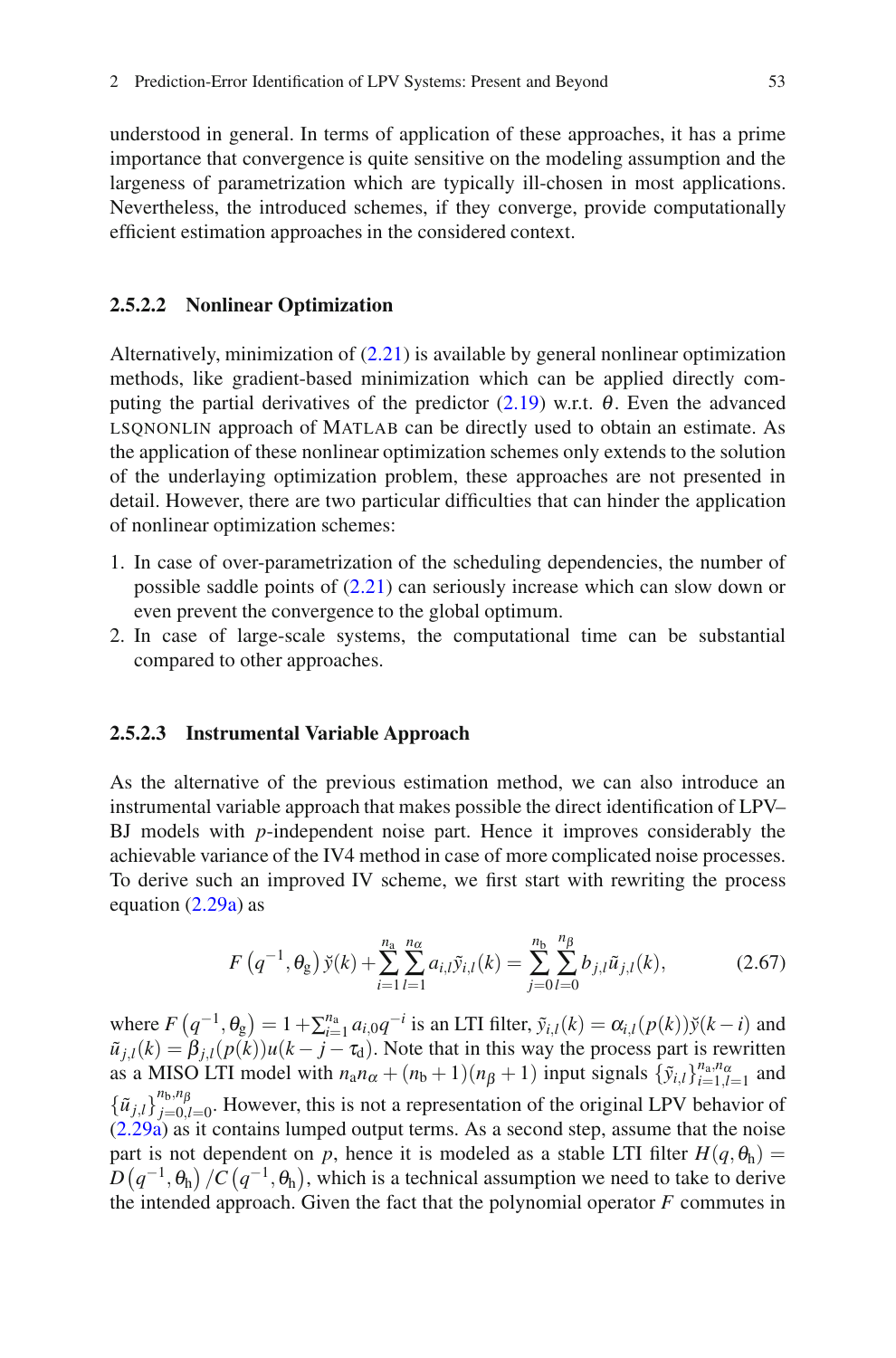$(2.67)$  over the constant coefficients, thus  $(2.67)$  can be rewritten as

$$
y(k) = -\sum_{i=1}^{n_a} \sum_{l=1}^{n_\beta} \frac{a_{i,l}}{F(q^{-1}, \theta_g)} \tilde{y}_{i,l}(k) + \sum_{j=0}^{n_b} \sum_{l=0}^{n_\beta} \frac{b_{j,l}}{F(q^{-1}, \theta_g)} \tilde{u}_{j,l}(k) + H(q, \theta_h) e(k),
$$
\n(2.68)

which can be considered again as a "pseudolinear" form. This reformulation makes possible to introduce IV estimation of the considered LPV–BJ models. An approach that has been successfully applied in this context is an extended version of the *refined instrumental variable* (RIV) approach of the LTI identification framework [13].

As a refinement of the IV scheme presented in Sect. 2.5.1.2, IV methods have been developed to cope with more general noise structures such as the BJ case, where the data equation, under the assumption of  $\mathscr{S}_0 \in \mathcal{M}$ , can be written as

$$
y(k) = \varphi^{\top}(k)\theta_{0,g} + Q(q,\theta_0)e_{\theta_0}(k),
$$
\n(2.69)

with  $Q(q, \theta_0)$  being an LTI transfer function,  $Q^{-1}(q, \theta_0)$  being stable, and  $e_{\theta_0}(k)$  is a white noise. In the LPV–BJ case with *p*-independent noise part, this can be achieved by taking

$$
\varphi(k) = \left[ -y(k-1) \cdots -y(k-n_a) - \tilde{y}_{1,1}(k) \cdots - \tilde{y}_{n_a,n_a}(k) \tilde{u}_{0,0}(k) \cdots \tilde{u}_{n_b,n_b}(k) \right]^\top
$$

and

$$
Q(q, \theta_0) = F(q^{-1}, \theta_{0,g}) \frac{D(q^{-1}, \theta_{0,h})}{C(q^{-1}, \theta_{0,h})}.
$$

Based on this form, the extended-IV estimate in the  $\ell_2$  sense can be given as [21]:

$$
\hat{\theta}_{g,XIV} = \arg\min_{\theta_g \in \mathbb{R}^{n_g}} \left\| \frac{1}{N} \sum_{k=1}^N L(q) \zeta(k) L(q) \varphi^\top(k) \theta_g - \frac{1}{N} \sum_{t=1}^N L(q) \zeta(k) L(q) y(k) \right\|_{\ell_2}^2,
$$
\n(2.70)

where  $\zeta(k)$  is the instrument and  $L(q)$  is a stable prefilter. The conditions for consistency in this case read as:

$$
\mathbb{E}\left\{L(q)\zeta(k)L(q)\varphi^{\top}(k)\right\} \succ 0 \quad \text{and} \quad \mathbb{E}\left\{L(q)\zeta(k)L(q)e_{\theta_0}(k)\right\} = 0. \tag{2.71}
$$

Again, there is a considerable amount of freedom in the choice of the instruments. In [21, 38] it has been shown that the minimum variance estimator can be achieved in the BJ case if  $\zeta$  is chosen as the noise-free version of the extended regressor  $\varphi$ and  $L(q) = Q^{-1}(q, \theta_0)$ . Furthermore, it holds true that in case of noise modeling error, the extended IV method is consistent and the variance of the estimates should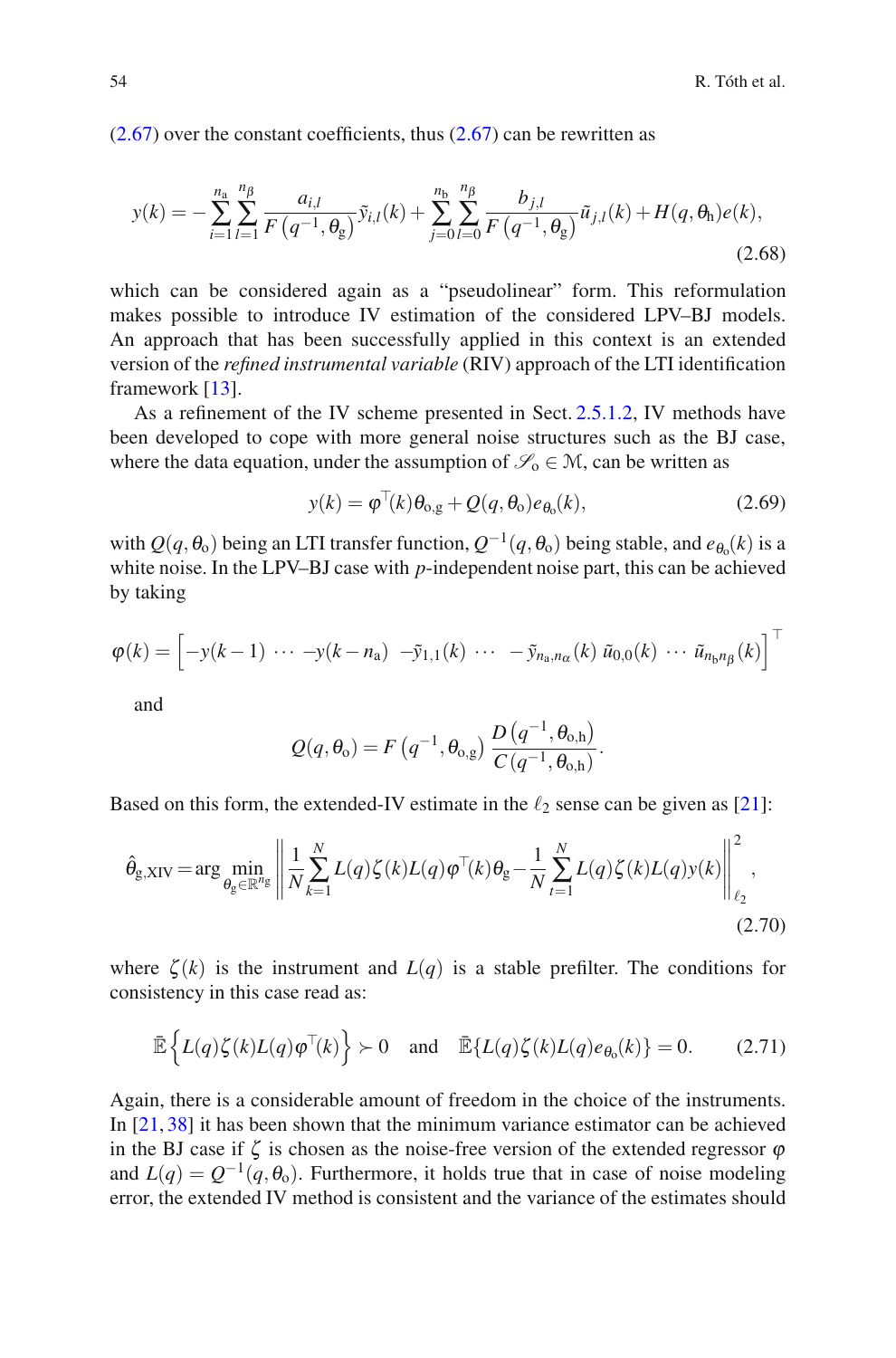be significantly decreased with respect to the IV4 method: even if the noise process is not in the noise model set defined, it is more likely to be better described by an BJ model than by an ARX model.

In terms of the estimation, it is important to notice that  $\varphi$  contains the noisefree output terms  $\{\tilde{y}_{i,l}\}$ . Therefore, by momentary assuming that  $\{\tilde{y}_{i,l}(k)\}_{i=1,l=0}^{n_a,n_a}$  are known a priori and that the data-generating system  $\mathscr{S}_0$  is in the model set, then the previously discussed conditions for optimal estimates lead to the choice of optimal instrument [13]:

$$
\zeta_{\rm opt}(k) = \left[ -\breve{y}_0(k-1) \cdots -\breve{y}_0(k-n_a) -\tilde{y}_{1,1}^0(k) \cdots -\tilde{y}_{n_a,n_\alpha}^0(k) \right]
$$
  

$$
\tilde{u}_{0,0}(k) \cdots \tilde{u}_{n_b,n_\beta}(k) \Big]^{\top}
$$
 (2.72)

while the optimal filter is given as

$$
L_{\rm opt}(q) = Q^{-1}(q, \theta_0) = \frac{C(q^{-1}, \theta_{0,h})}{D(q^{-1}, \theta_{0,h})F(q^{-1}, \theta_{0,g})}.
$$
 (2.73)

In a practical situation, the optimal instrument  $(2.72)$  and filter  $(2.73)$  are unknown a priori. Therefore, the RIV estimation normally involves an iterative (or relaxation) algorithm in which, at each iteration, an "auxiliary model" is used to generate an estimate of  $(2.72)$  and  $(2.73)$ . This auxiliary model is based on the parameter estimates obtained at the previous iteration. Consequently, if convergence occurs, the optimal instrument and filter are obtained. Based on the previous considerations, the RIV algorithm dedicated to the LPV case is summarized in Algorithm 4.

Using a similar concept, the so-called *simplified* RIV (SRIV) method can also be developed for the estimation of LPV–OE models. As in this case  $C(q^{-1}, \theta_h)$  =  $D\big(q^{-1},\theta_\text{h}\big) = 1,$  Step 7 of Algorithm 4 can be skipped. In practical cases, it is a fair assumption to consider that the noise model assumed is incorrect for both LPV–OE and LPV–BJ models. In this case, the LPV–SRIV algorithm might perform as well as the LPV–RIV algorithm: the BJ assumption might be more realistic, but this is compensated by the reduced number of parameters to be estimated under the OE assumption. Additionally, both the RIV and SRIV algorithms can be also extended to be applicable in a closed-loop setting [29].

#### **2.6 Conclusion**

By using an impulse response representation of LPV systems, it has been shown in this chapter that a unified prediction-error framework for the identification of LPV polynomial models can be established. We have seen that this framework allows to understand the role of general noise models in the LPV setting, making possible to formulate the LPV extensions of classical model structures of the LTI case, like ARX, ARMAX, Box–Jenkins, OE, FIR, and series expansion models. Furthermore estimation of these models is computationally rather attractive and allows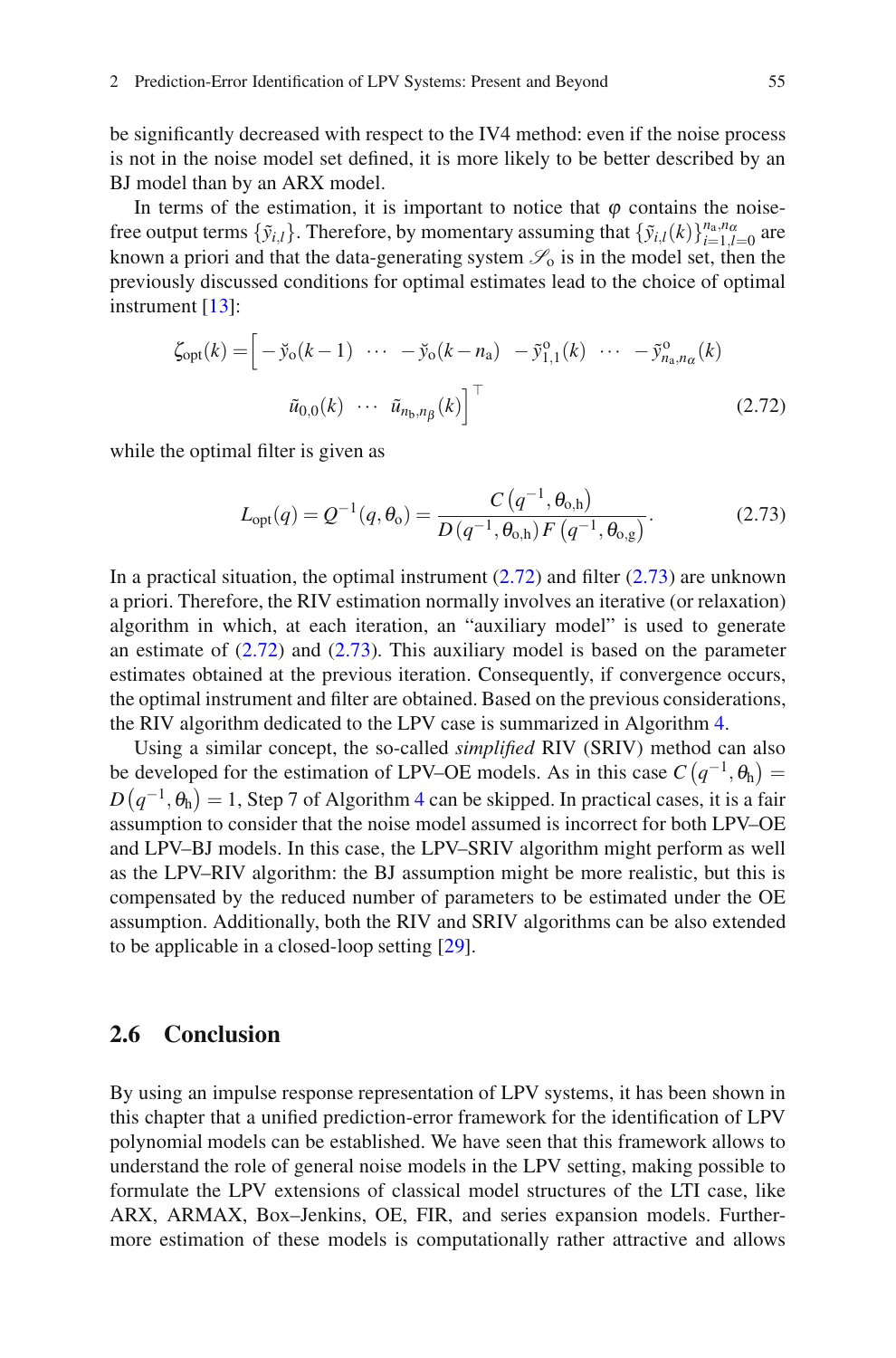#### **Algorithm 4:** LPV–BJ identification, RIV global method

- **Require:** a data record  $\mathcal{D}_N = \{u(k), y(k), p(k)\}_{k=1}^N$  of  $\mathcal{S}_0$ , the LS identification criterion *V*, and the LPV–BJ model structure (2.29a–c) with linear parametrization (2.27), an LTI noise model characterized by  $C(q^{-1}, \theta_h)$  and  $D(q^{-1}, \theta_h)$  and with parameters  $\theta_{g} = [a_{1,0} \cdots b_{n_b,n_b}]^{\top} \in \mathbb{R}^{n_g}$  and  $\theta_{h} = [c_1 \cdots d_{n_d}]^{\top} \in \mathbb{R}^{n_h}$ . Assume that  $\mathcal{D}_N$  is informative w.r.t.  $(2.29a-c)$  and  $(2.29a-c)$  is globally identifiable on  $\Theta$ .
- 1: estimate an ARX model by Algorithm 1 resulting in  $\hat{\theta}_{g}^{(0)}$ . Set

$$
C\left(q^{-1},\hat{\theta}_{h}^{(0)}\right) = D\left(q^{-1},\hat{\theta}_{h}^{(0)}\right) = 1, \hat{\theta}^{(0)} = \left[\left(\hat{\theta}_{g}^{(0)}\right)^{\top} \left(\hat{\theta}_{h}^{(0)}\right)^{\top}\right]^{\top} \text{ and } \tau = 0.
$$
  
repeat

#### $2:$

3: compute an estimate of  $\breve{y}(k)$  via  $A\left(p_k, q^{-1}, \hat{\theta}_{g}^{(\tau)}\right) \breve{y}(k) = B\left(p_k, q^{-1}, \hat{\theta}_{g}^{(\tau)}\right) u(k)$  and generate the auxiliary signals  $\{\tilde{y}_{i,l}\}_{l=1,l=1}^{n_a, n_a}$  and  $\{\tilde{u}_{j,l}\}_{j=0,l=0}^{n_b, n_b}$  according to (2.67). 4: compute the filter:

$$
\mathcal{L}_{\mathcal{A}}(x) = \mathcal{L}_{\mathcal{A}}(x)
$$

$$
L\left(q^{-1},\hat{\theta}^{(\tau)}\right) = \frac{C\left(q^{-1},\hat{\theta}_{h}^{(\tau)}\right)}{D\left(q^{-1},\hat{\theta}_{h}^{(\tau)}\right)F\left(q^{-1},\hat{\theta}_{g}^{(\tau)}\right)}
$$

and the associated filtered signals  $\left\{\tilde{u}_{j,l}^{\text{f}}(k)\right\}_{i=0}^{n_{\text{b}},n_{\beta}}$  $\left\{ \tilde{y}_{i,l}^{f}(k) \right\}_{i=1,l}^{n_{\text{a}},n_{\text{a}}}$ <br> *j*=0,*l*=0<sup>\*</sup>,*y*<sub>f</sub>(*k*) and  $\left\{ \tilde{y}_{i,l}^{f}(k) \right\}_{i=1,l}^{n_{\text{a}},n_{\text{a}}}$ *i*=1,*l*=0 .

5: build the filtered estimated regressor  $\hat{\varphi}_f^{(\tau)}(k)$  and the filtered instrument  $\hat{\zeta}_f^{(\tau)}(k)$  as:

$$
\hat{\varphi}_{f}^{(\tau)}(k) = \left[ -y_{f}(k-1)\cdots -y_{f}(k-n_{a}) - \tilde{y}_{1,1}^{f}(k)\cdots -\tilde{y}_{n_{a},n_{\alpha}}^{f}(k) \tilde{u}_{0,0}^{f}(k)\cdots \tilde{u}_{n_{b},n_{\beta}}^{f}(k) \right]^{\top}
$$

$$
\hat{\zeta}_{f}^{(\tau)}(k) = \left[ -\tilde{y}_{f}(k-1)\cdots -\tilde{y}_{f}(k-n_{a}) - \tilde{y}_{1,1}^{f}(k)\cdots -\tilde{y}_{n_{a},n_{\alpha}}^{f}(k) \tilde{u}_{0,0}^{f}(k)\cdots \tilde{u}_{n_{b},n_{\beta}}^{f}(k) \right]^{\top}
$$

- 6: calculate  $\hat{\theta}_g^{(\tau+1)} = \left(\frac{1}{N} \Gamma_\tau^\top \Phi_\tau\right)^{-1} \left(\frac{1}{N} \Gamma_\tau^\top Y\right)$  with  $Y = \left[y(1) \cdots y(N)\right]^\top$ ,  $\Phi_{\tau} = \left[ \begin{array}{cc} \hat{\varphi}_{f}^{(\tau)}(1) \cdots \hat{\varphi}_{f}^{(\tau)}(N) \end{array} \right]^{\top}$  and  $\Gamma_{\tau} = \left[ \begin{array}{cc} \hat{\zeta}_{f}^{(\tau)}(1) \cdots \hat{\zeta}_{f}^{(\tau)}(N) \end{array} \right]^{\top}$ .
- 7: estimate the noise signal  $v_0$  as  $\hat{v}(k) = y(k) \check{y}(k)$ . Based on  $\hat{v}$ , the estimation of  $\hat{\theta}_h^{(\tau+1)}$ follows using the ARMA estimation algorithm of the MATLAB identification toolbox (an IV approach can also be used for this purpose, see [39]). Increase  $\tau$  by 1.

8: **until**  $\theta^{(\tau)}$  has converged or the maximum number of iterations is reached.

9: **return** estimated model (2.29a–c).

to derive stochastic properties of the model estimates which is a unique property among the available approaches of the LPV identification literature. We could see that the present research focus in this framework not only lies in further developing results on these stochastic properties or understanding the rather challenging case of the *p*-noisy case but also establishing model structure selection tools and experiment design methods which allow better application of data-driven LPV modeling by the engineering community.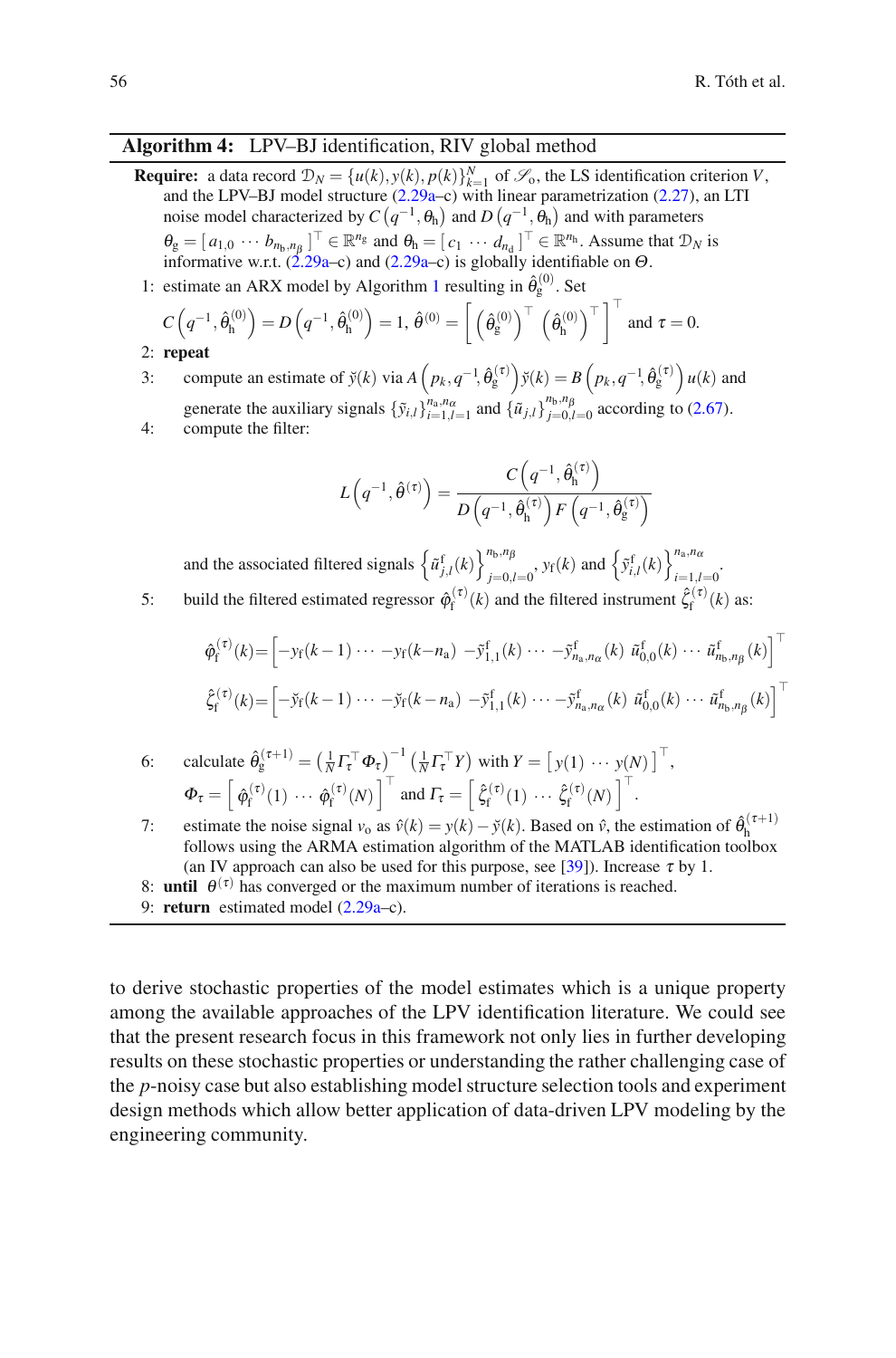## **References**

- 1. Bamieh B, Giarre L (2002) Identification of linear parameter varying models. Int Journal of ´ Robust Nonlin Contr 12:841–853
- 2. Boyd S, Chua LO (1985) Fading memory and the problem of approximating nonlinear operators with Volterra series. IEEE Trans Circ Syst 32(11):1150–1161
- 3. Butcher M, Karimi A, Longchamp R (2008) On the consistency of certain identification methods for linear parameter varying systems. In: Proceedings of the 17th IFAC world congress, Seoul, Korea, pp 4018–4023
- 4. Casella F, Lovera M (2008) LPV/LFT modelling and identification: overview, synergies and a case study. In: Proceedings of IEEE international symposium on computer-aided control system design, San Antonio, TX, USA, pp 852–857
- 5. Cerone V, Regruto D (2008) Set-membership identification of LPV models with uncertain measurements of the time-varying parameter. In: Proceedings of the 47th IEEE conference on decision and control, Cancun, Mexico, pp 4491–4496
- 6. Dankers AG, Tóth R, Heuberger PSC, Bombois X, Van den Hof PMJ (2011) Identifiability and the informativity of data sets for LPV–ARX identification. Proceedings of the 50th IEEE conference on decision and control, Orlando, FL, USA, pp 799–804
- 7. dos Santos PL, Ramos JA, de Carvalho JLM (2007) Identification of linear parameter varying systems using an iterative deterministic-stochastic subspace approach. In: Proceedings of the European Control Conf, Kos, Greece, pp 4867–4873
- 8. Gevers M, Bazanella AS, Bombois X, Mišković L (2009) Identification and the information matrix: how to get just sufficiently rich? IEEE Trans Automat Contr 54(12):2828–2840
- 9. Giarre L, Bauso D, Falugi P, Bamieh B (2006) LPV model identification for gain schedul- ´ ing control: an application to rotating stall and surge control problem. Contr Eng Prac 14(4):351–361
- 10. Heuberger PSC, Van den Hof PMJ, Bo Wahlberg (2005) Modeling and Identification with Rational Orthonormal Basis Functions. Springer-Verlag, London
- 11. Hsu K, Vincent TL, Poolla K (2008) Nonparametric methods for the identification of linear parameter varying systems. In: Proceedings of the international symposium on computer-aided control system design, San Antonio, TX, USA, pp 846–851
- 12. Khalate AA, Bombois X, Tóth R, Babuška R (2009) Optimal experimental design for LPV identification using a local approach. In: Proceedings of the 15th IFAC symposium on system identification, Saint-Malo, France, pp 162–167
- 13. Laurain V, Gilson M, Toth R, Garnier H (2010) Refined instrumental variable methods for ´ identification of LPV Box–Jenkins models. Automatica 46(6):959–967
- 14. Laurain V, Toth R, Gilson M, Garnier H (2011) Direct identification of continuous-time LPV ´ input/output models. Special issue, IET Contr Theor Appl 4(10):2082–2096
- 15. Leith DJ, Leithhead WE (1998) Gain-scheduled controller design: an analytic framework directly incorporating non-equilibrium plant dynamics. Int J Contr 70:249–269
- 16. Ljung L (1999) System Identification, theory for the user. Prentice Hall, London
- 17. Ljung L (2009) Experiments with identification of continuous time models. In: Proceedings of the 15th IFAC symposium on system identification, Saint-Malo, France
- 18. Lovera M, Mercère G (2007) Identification for gain-scheduling: a balanced subspace approach. In: Proceedings of the American Control Conf, New York City, USA, pp 858–863
- 19. Murray-Smith R, Johansen TA (1997) Multiple model approaches to modeling and control. Taylor and Francis, London
- 20. Rao GP, Unbehauen H (2004) Identification of continuous-time systems: direct or indirect? Syst Sci 30(3):25–50
- 21. Söderström T, Stoica P (1983) Instrumental variable methods for system identification. Springer-Verlag, New York
- 22. Sznaier M, Mazzaro C, Inanc T (2000) An LMI approach to control oriented identification of LPV systems. In: Proceedings of the American Control Conf, Chicago, IL, USA, pp 3682–3686